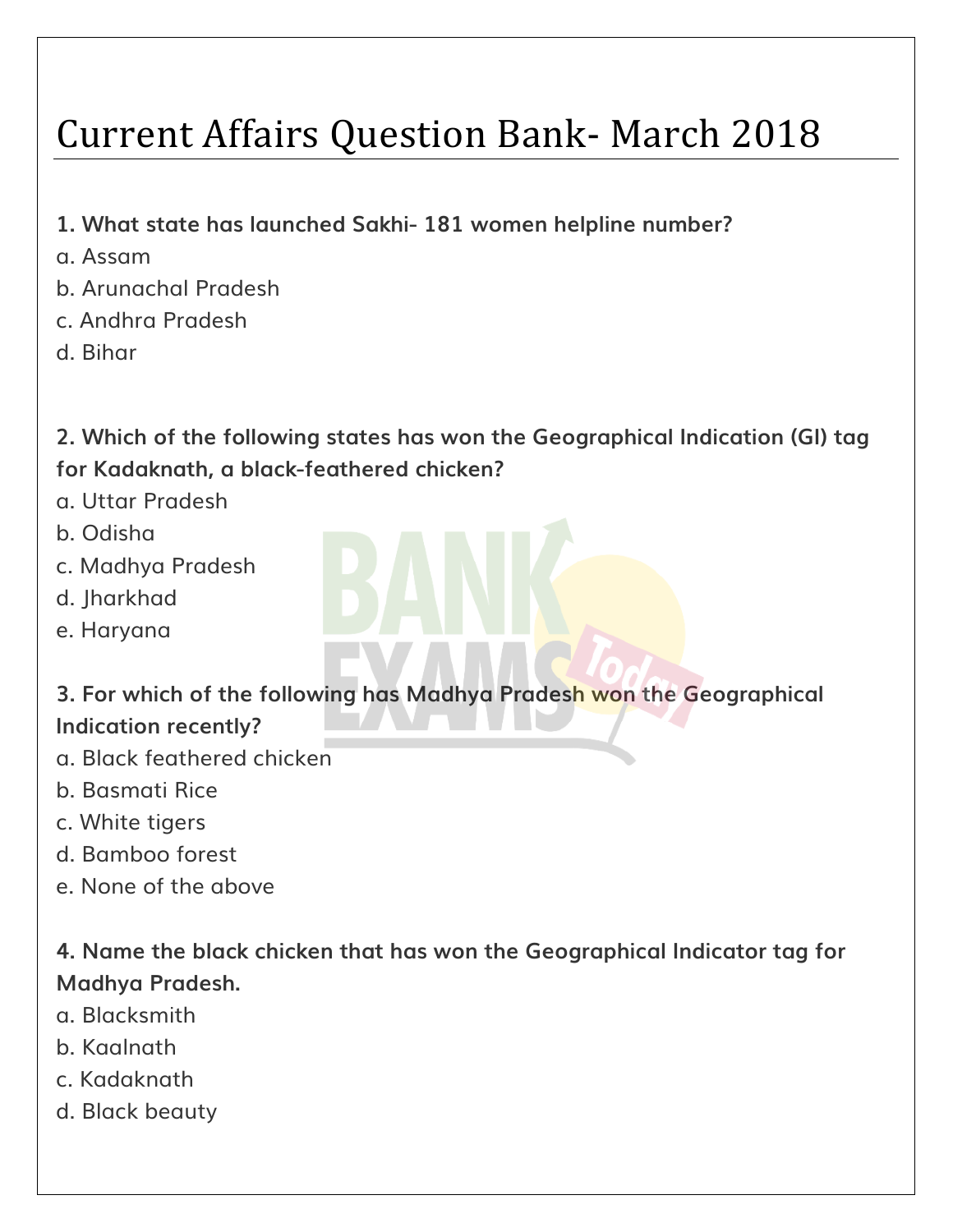e. None of the above

#### **5. Who among the following has become first female UN Political Chief?**

- a. Emma Dicody
- b. Brooklyn DiCarlo
- c. Olivia DiCody
- d. Rosemary DiCarlo
- e. None of these

# **6. Ministry of Commerce & Industry has been allowed the export of all varieties of edible oils except**

- a. mustard oil
- b. peanut oil
- c. sesame oil
- d. sunflower oil
- e. palm oil

**7. India exports mustard oil exported only in consumer packs to**

- a. 2 Kg
- b. 1 kg
- c. 5 kg
- d. 4 kg
- e. None

**8. Under the Integrated Scheme on School Education, which of the following schemes will be subsumed?**

- a. Sarva Shiksha Abhiyan
- b. Rashtriya Madhyamik Shiksha Abhiyan
- c. Beti Padhao Beti Bachao
- d. a and c
- e. a and b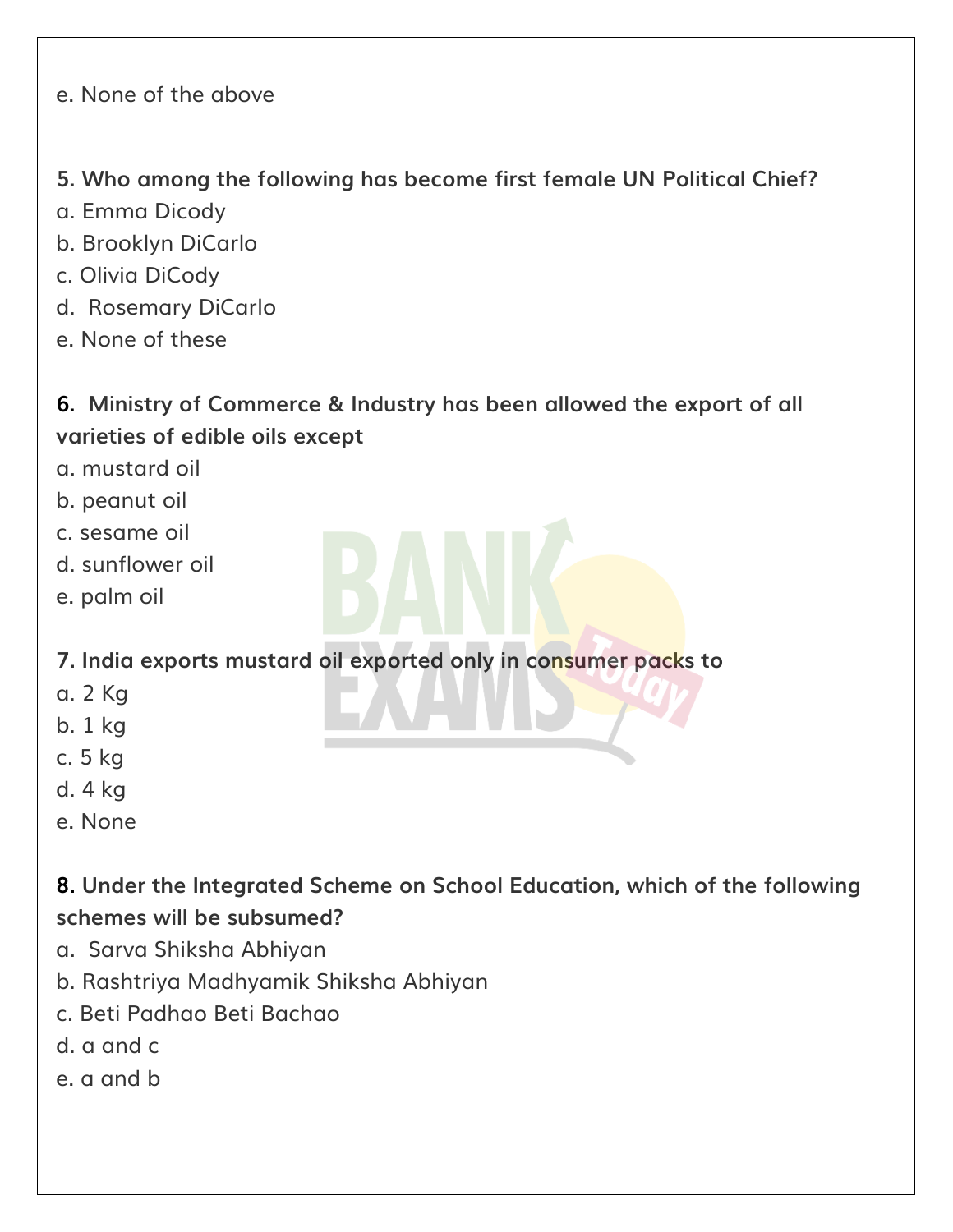**9. The Cabinet Committee on Economic Affairs has approved the continuation of a credit guarantee fund for education loans and raised the ceiling of eligible loan amounts from the existing Rs 4 lakh to**

- a. Rs 7 lakh
- b. Rs 7.25 lakh
- c. Rs 8 lakh
- d. Rs7.5 lakh
- e. Rs 8.5 lakh

**10. Who among the following has been recently appointed as the President of Myanmar?**

- a. Win Thakin
- b. Win Myint
- c. Win Sao
- d. Win Nang

#### **11. SWIFT code is also called**

- a. Payment Identifier Codes
- b. Business Identifier Codes
- c. Banking Identifier Codes
- d. None of these

**12. With which of the following ministries has International Solar Alliance (ISA) inked the Host Country Agreement?**

- a. Ministry of External Affairs
- b. Ministry of Skill Development and Entrepreneurship
- c. Ministry of New and Renewable Energy Resources
- d. Ministry of Finance

**13. The International Solar Alliance is an initiative launched by India and** a. Brazil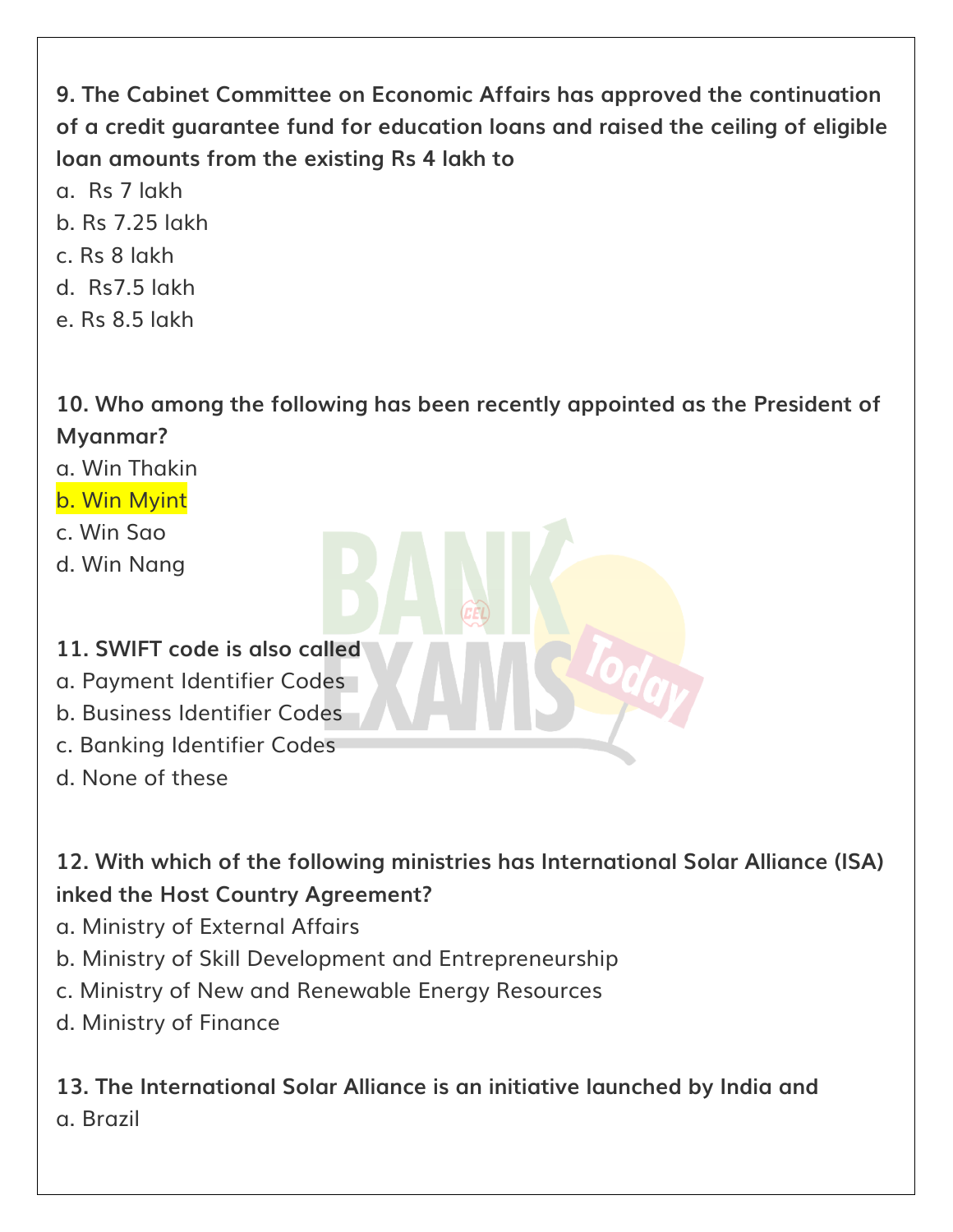b. USA

c. France

d. Russia

# **14. Which of the following districts of Gujarat has become the first district with 100% Solar Powered Health Centres?**

- a. Junagarh
- b. Tapi
- c. Gandhinagar
- d. Surat

# **15. Surat a district of Gujarat has become the first district with 100% Solar Powered**

- a. Government Offices
- b. Health Centres
- c. Government Schools
- d. Panchayat Ghar

# **16. Which of the following ministry organised the Madhavpur Mela in Gujarat?**

- a. Ministry of Culture
- b. Ministry of Tourism
- c. Ministry of Tribal Affairs
- d. Ministry of Development of North Eastern Region

# **17. In which district of Gujarat was Madhavpur Mela organised in 2018?**

- a. Tapi
- b. Navsari
- c. Porbandar
- d. Kheda

**18. Under which of the following banners was Madhavpur Mela organised in**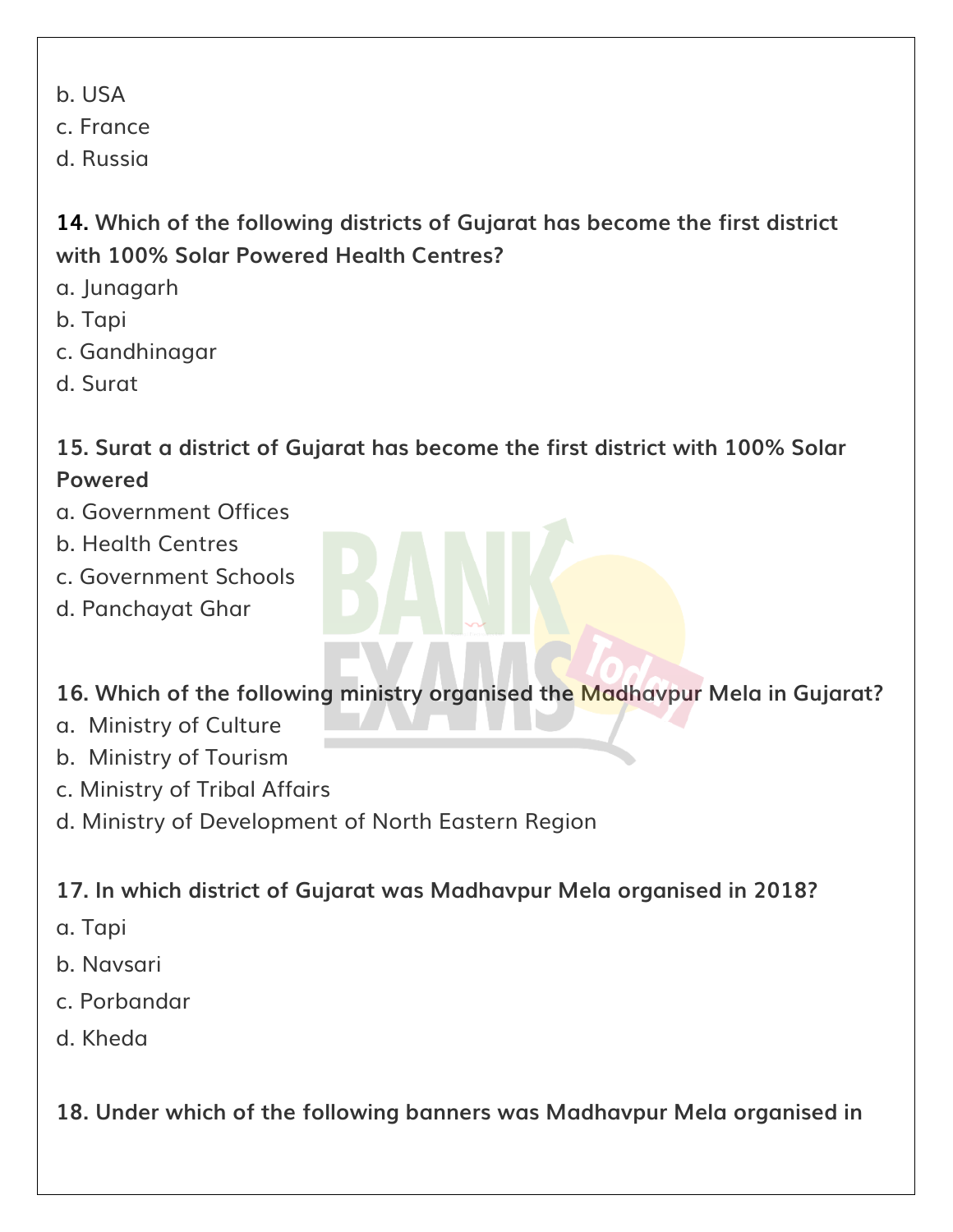# **Gujarat?**

- a. Skill India Mission
- b. Ek Bharat Shreshth Bharat
- c. Digital India Mission
- d. Other than the above

# **19. Which of the following state has won Water Digest Award in 2018?**

- a. Odisha
- b. Maharashtra
- c. Chattisgarh
- d. Madhya Pradesh

# **20. Which of the following declarations has been signed to protect world's largest tropical peatland?**

- a. Congo Declaration
- b. Brazil Declaration
- c. Brazzaville Declaration
- d. Indonesia Declaration

# **21. Which of the following is the largest tropical peatland in the world?**

- a. Brazzaville
- b. Belarus
- c. Brazil
- d. None of these

# **22. Brazzaville tropical peatland is located in which of the following river basins?**

- a. Río de la Plata river basin
- b. Nile river basin
- c. Amazon river basin
- d. Congo river basin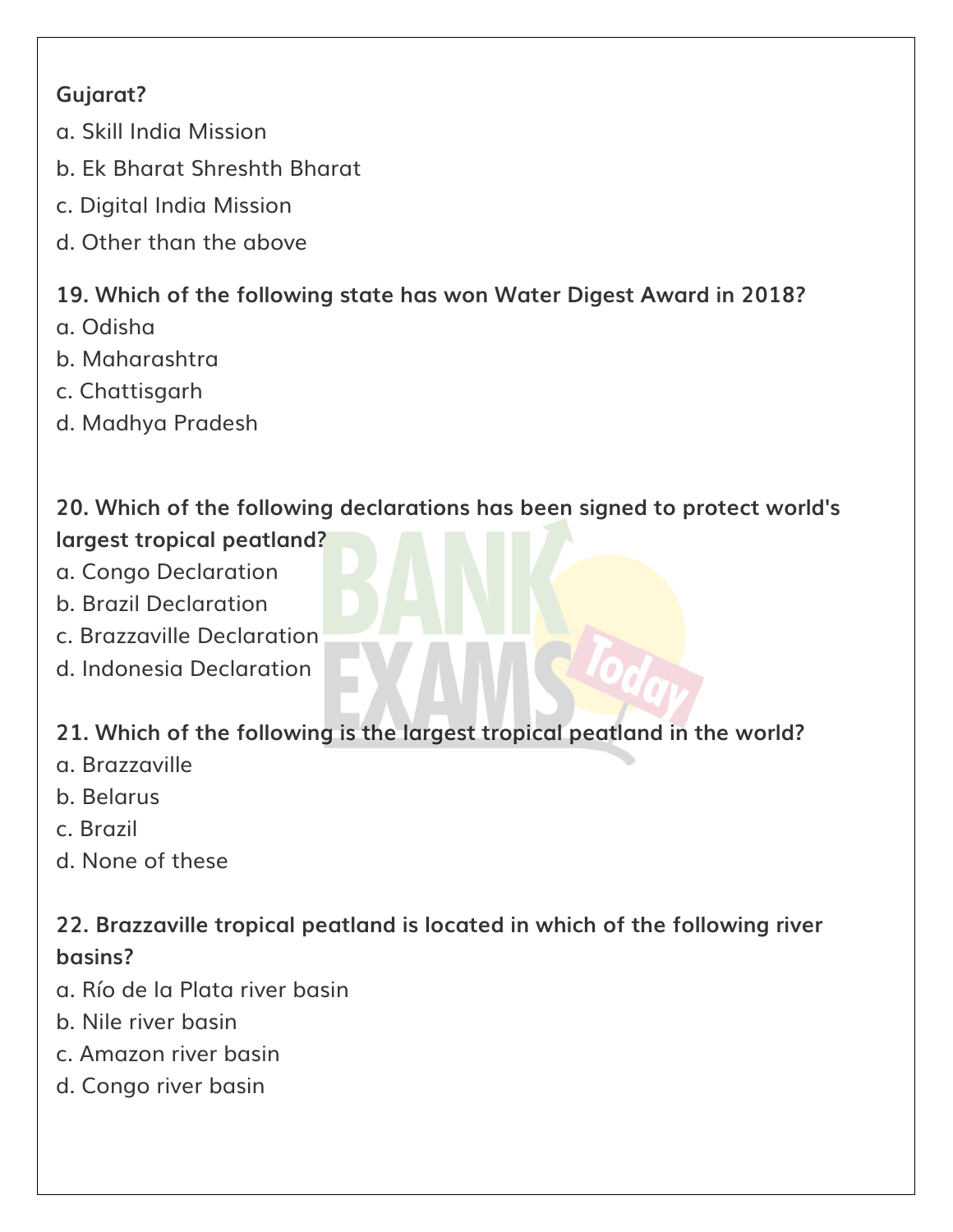# **23. Which of the following states has launched multi-utility vehicle called Naipunya Ratham?**

- a. Odisha
- b. Karnataka
- c. Andhra Pradesh
- d. Kerala

## **24. What is the other name of a multi-utility vehicle service called Naipunya Ratham?**

- a. Wheels of Digital Literacy
- b. World on Wheels
- c. Education on Wheels
- d. Wheels of Digital India

#### **25. Who among the following won the Abel Prize 2018?**

- a. Robert Langlands
- b. Andrew Matt
- c. Peter Bates
- d. Evan Gagnon

## **26. Robert Langlands has won the Abel Prize 2018 for developing that connects representation theory to**

- a. time theory
- b. sets theory
- c. number theory
- d. algebric theory

#### **27. Abel Prize is given in the field of**

- a. Physics
- b. Mathematics
- c. Zoology
- d. Chemistry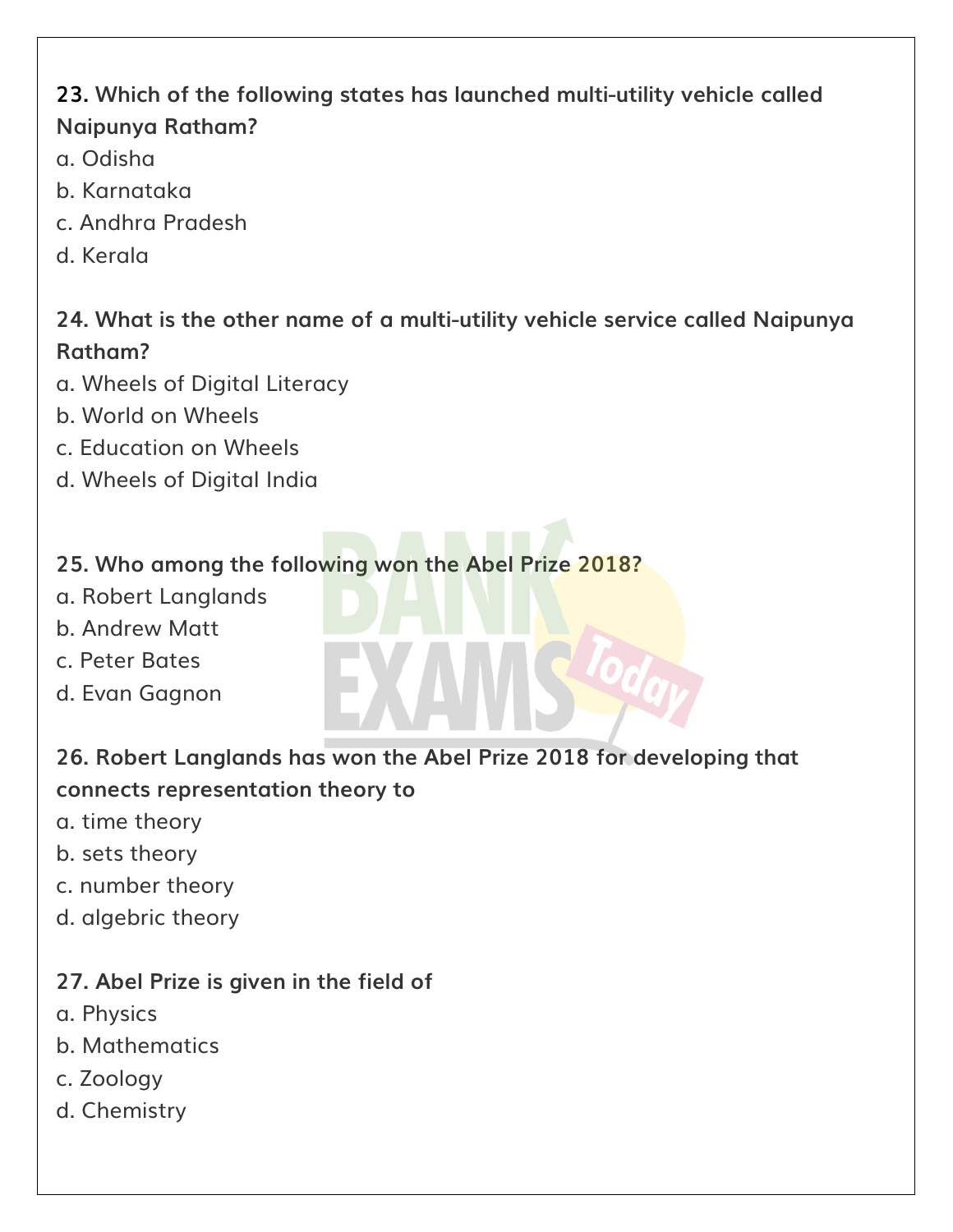# **28. Which of the following is considered as the sister prize of Abel Prize in the humanities?**

- a. Halburt Prize
- b. Hayden Prize
- c. Hamiltion Prize
- d. Holberg Prize

**29. Where does the award ceremony of Abel Prize take place every year?**

- a. Molde
- b. Oslo
- c. Narvik
- d. Flam

**30. Under the Videsh Aaya Pradesh ke Dwaar initiative, the Ministry of External Affairs seeks the engagement of which of the following to spread the awareness about India's Foreign Policy?**

- a. Immigration Consultants
- b. Media Professionals
- c. Universities
- d. Other than the above

# **31. Videsh Aaya Pradesh ke Dwaar initiative is launched by**

- a. Ministry of Human Resource Development
- b. Ministry of Civil Aviation
- c. Ministry of Tourism
- d. Ministry of External Affairs

# **32. When is World Tuberculosis Day observed?**

- a. 07 July
- b. 16 November
- c. 23 August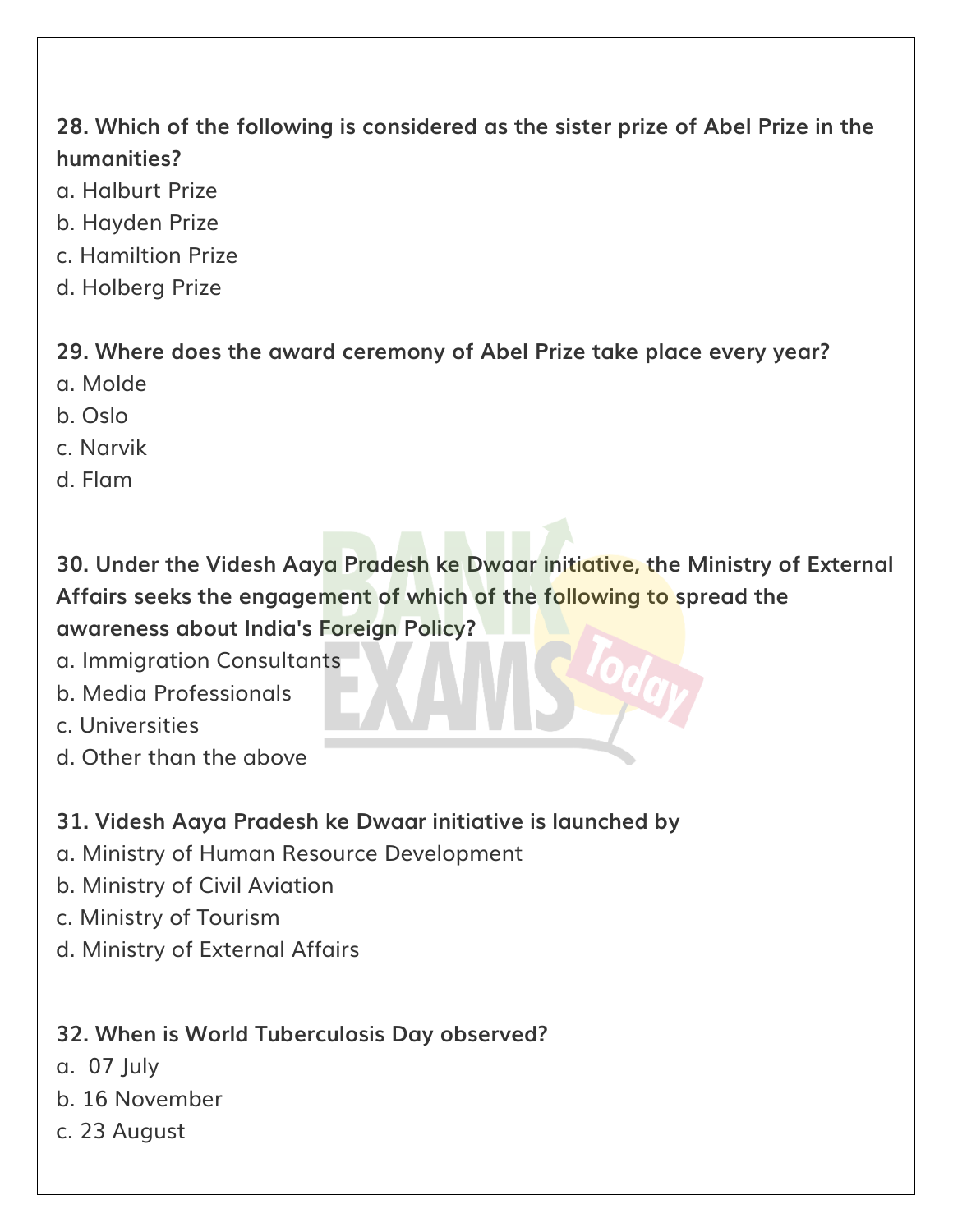#### d. 24 March

#### **33. Who among the following discovered the bacterium that causes TB?**

- a. Dr. Melvin Francis
- b. Dr Robert Koch
- c. Dr. Gillian Gibbs
- d. Dr. Paul Edwards

#### **34. What is the world's largest sandstone cave called?**

- a. Krem Puri
- b. Kreim Pouri
- c. Krein Puni
- d. Krem Kheri

# **35. Where is world's largest sandstone cave Krem Puri located?**

- a. Maharashtra
- b. Assam
- c. Meghalaya
- d. Karnataka

#### **36. How many member does African Union have in total?**

- a. 60
- b. 45
- c. 55
- d. 39

**37. How many member of the African Union agreed to make the continent free trade area with the help of African Continental Free Trade Area (AfCFTA)?** a. 38

b. 44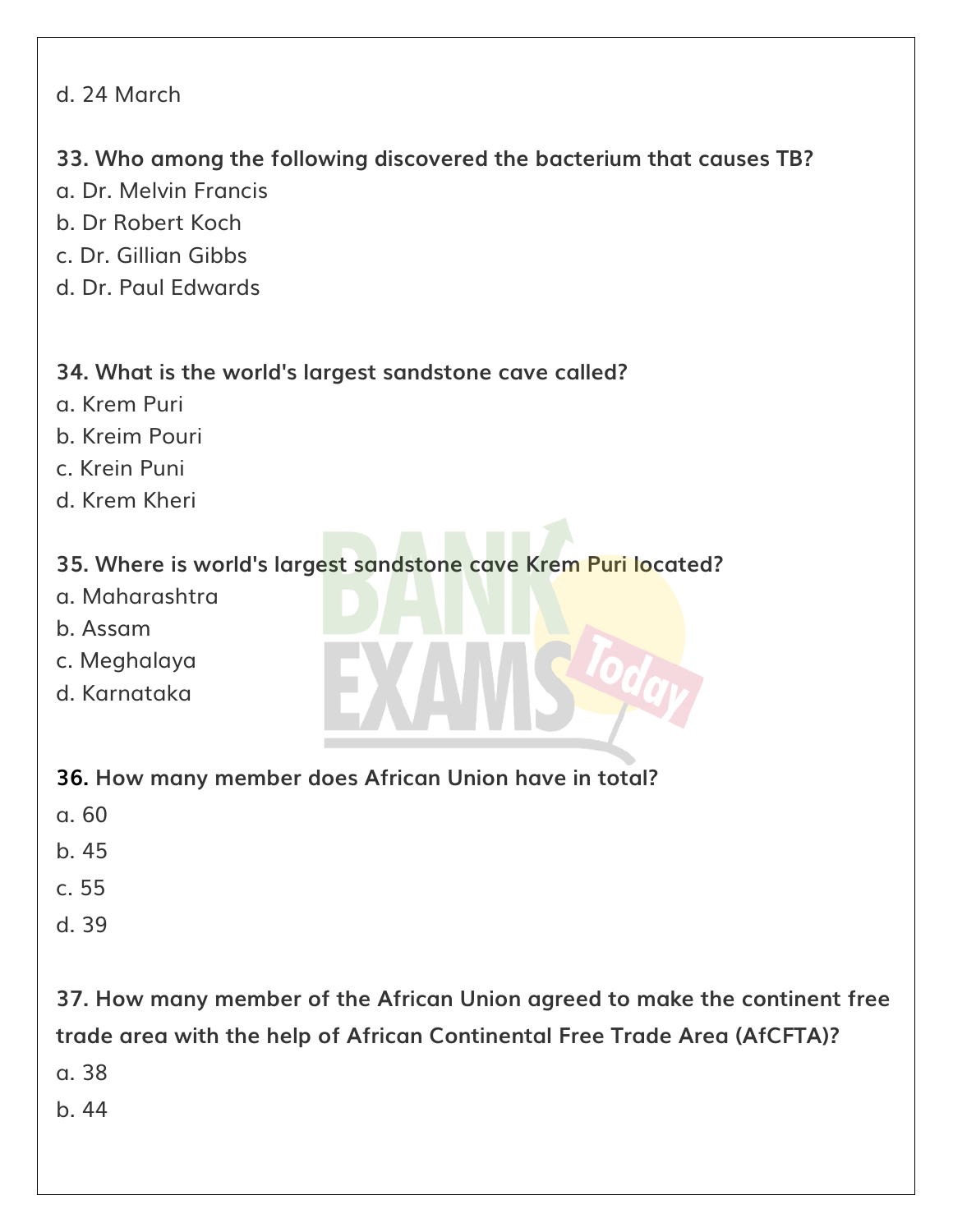d. 56

c. 29

**38. How many words does India's first sign language dictionary comprise of?** a. 2500

- b. 5000
- c. 3000
- d. 4500
- **39. The department of Empowerment of Persons with Disabilities works under the ministry of**
- a. Parliamentary Affairs
- b. Housing and Urban Poverty Alleviation
- c. Health and Family Welfare
- d. Social Justice & Empowerment

**40. In which of the following commodities has Multi Commodity Exchange of India (MCX) launched futures trading for the first time?**

- a. Bronze
- b. Zinc
- c. Brass
- d. Nickle

**41. In which of the following states most of the small and medium units producing brass alloy industry of India is located?**

- a. Jagadhari
- b. Jamnagar
- c. Muradabad
- d. None of the above

**42. When is the World Water Day observed?**

a. 16 July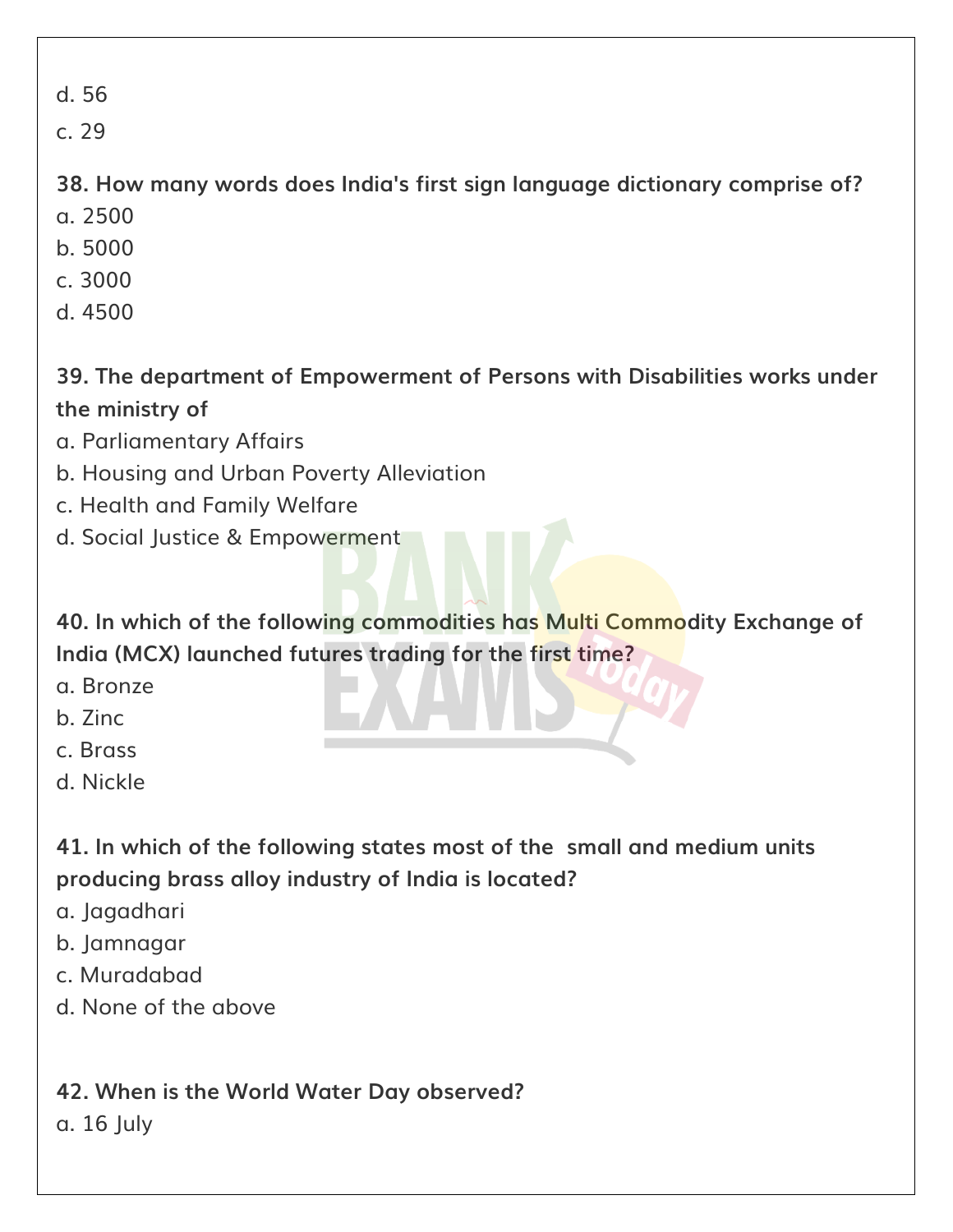- b. 22 March
- c. 19 September
- d. 5 October

# **43. What is the theme of World Water Day 2018?**

- a. Water and Energy
- b. Better Water, Better Jobs
- c. Why Waste Water?
- d. Nature for Water

**44. Which of the following pair of tribes are approved to be included in the Scheduled Tribes list of Karnataka government recently?**

- a. Ashwara and Taliwara
- b. Nirwara and Parwara
- c. Kariwara and Halawara
- d. Pariwara and Talawara

**45. Under which of the following names has the tribes "Pariwara and Talawara" are to be included in the Scheduled Tribes list of Karnataka state?**

- a. Navaya
- b. Nayama
- c. Nayaka
- d. Naraiya

**46. Pariwara and Talwara tribes belong to which of the following states?**

- a. Karnataka
- b. Odisha
- c. Haryana
- d.Assam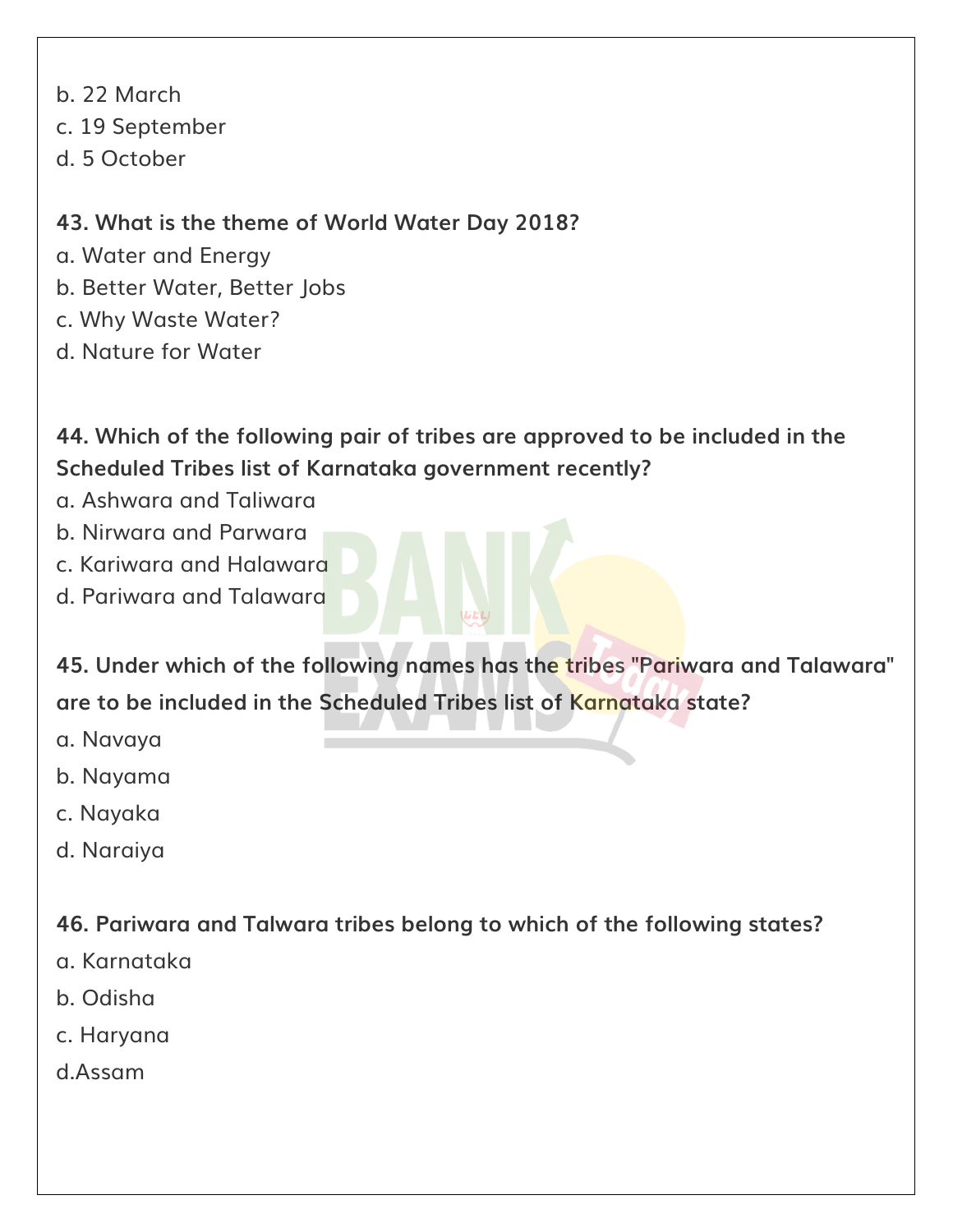**47. How many resident mission India already has in Africa?** a. 25 b. 18 c. 31 d. 29

**48. India will open 18 new Indian missions in Africa to be set up from** a. 2018 to 2021 b. 2017 to 2021 c. 2019 to 2022 d. 2018 to 2022

**49. \_\_\_\_\_\_\_\_\_\_\_\_\_ months of extended insurance coverage for surrogate mothers to cover all complications will be offered under the Surrogacy (Regulation) Amendment Bill?**

a. 21

b. 16

c. 18

d. 14

**50. Which of the following states has been kept out of the Surrogacy (Regulation) Amendment Bill 2016?**

a. Tripura

b. Manipur

c. Jammu and Kashmir

d. None of the above

**51. Which of the following incentive will not be offered under North-East Industrial Development Scheme (NEIDS) 2017?**

a. Employment Incentive (EI)

b. Transport Incentive

c. Central Interest Incentive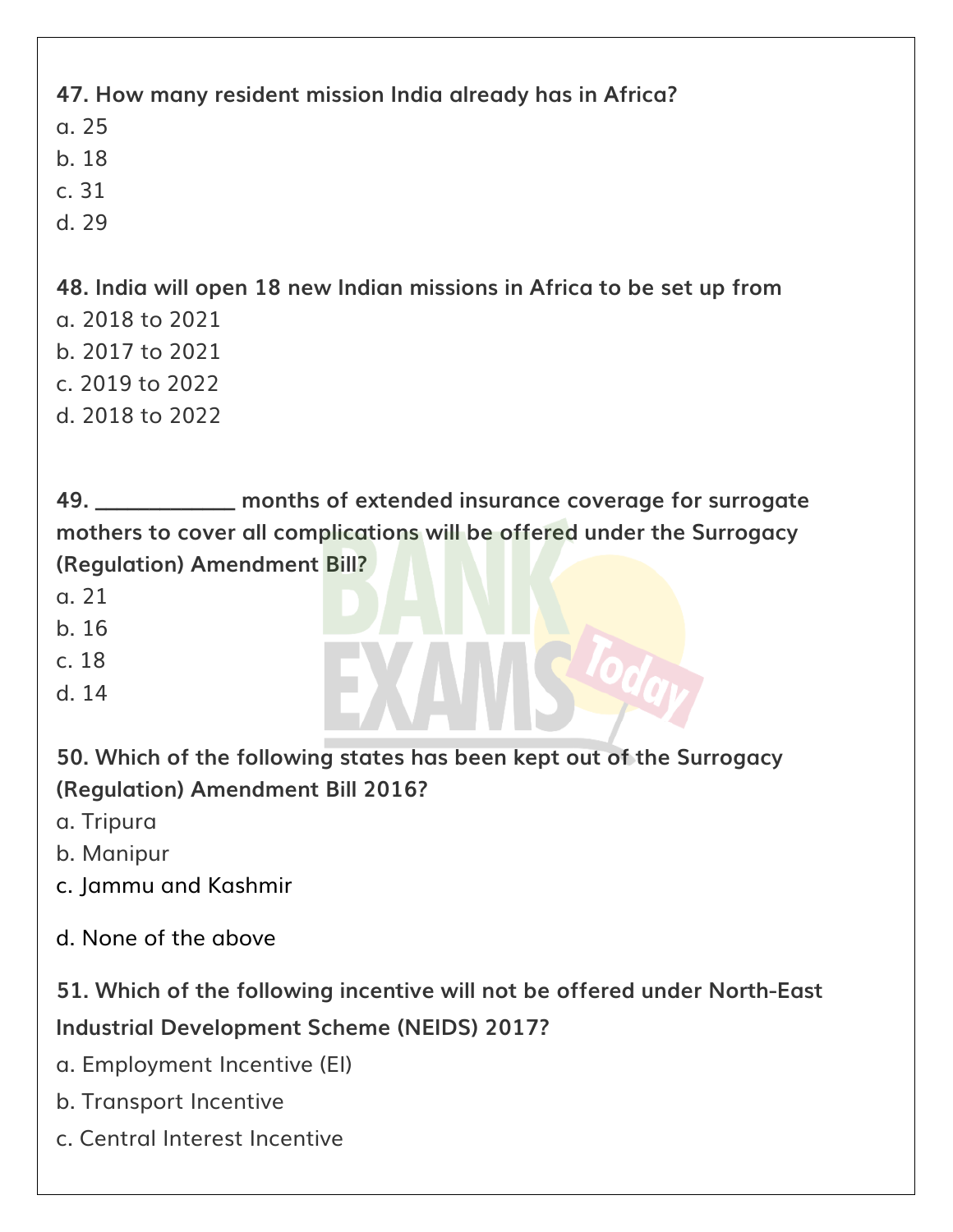d. Other than the above

**52. What is the year of completion of the North-East Industrial Development Scheme (NEIDS) 2017?**

a. 2021

b. 2020

c. 2022

d. 2025

**53. With which of the following organisations has NITI Ayog signed a Statement of Intent to transform the healthcare, education and nutrition in "Aspirational Districts"?**

- a. Vaatsalya Foundation
- b. Nikvin Healthcare
- c. Piramal Foundation
- d. Apollo Healthcare

**54. How many districts have been covered under "Aspirational Districts"?**

- a. 115
- b. 118
- c. 120
- d. 135

**55. Prime Minister Narendra Modi asked collectors and officers-in-charge of the 115 aspirational districts to come up with pioneering innovations to achieve visible results for development by the birth anniversary of**

- a. Mahatma Gandhi
- b. Atal Bihari Bajpayee
- c. Dr. B.R. Ambedkar
- d. Other than the above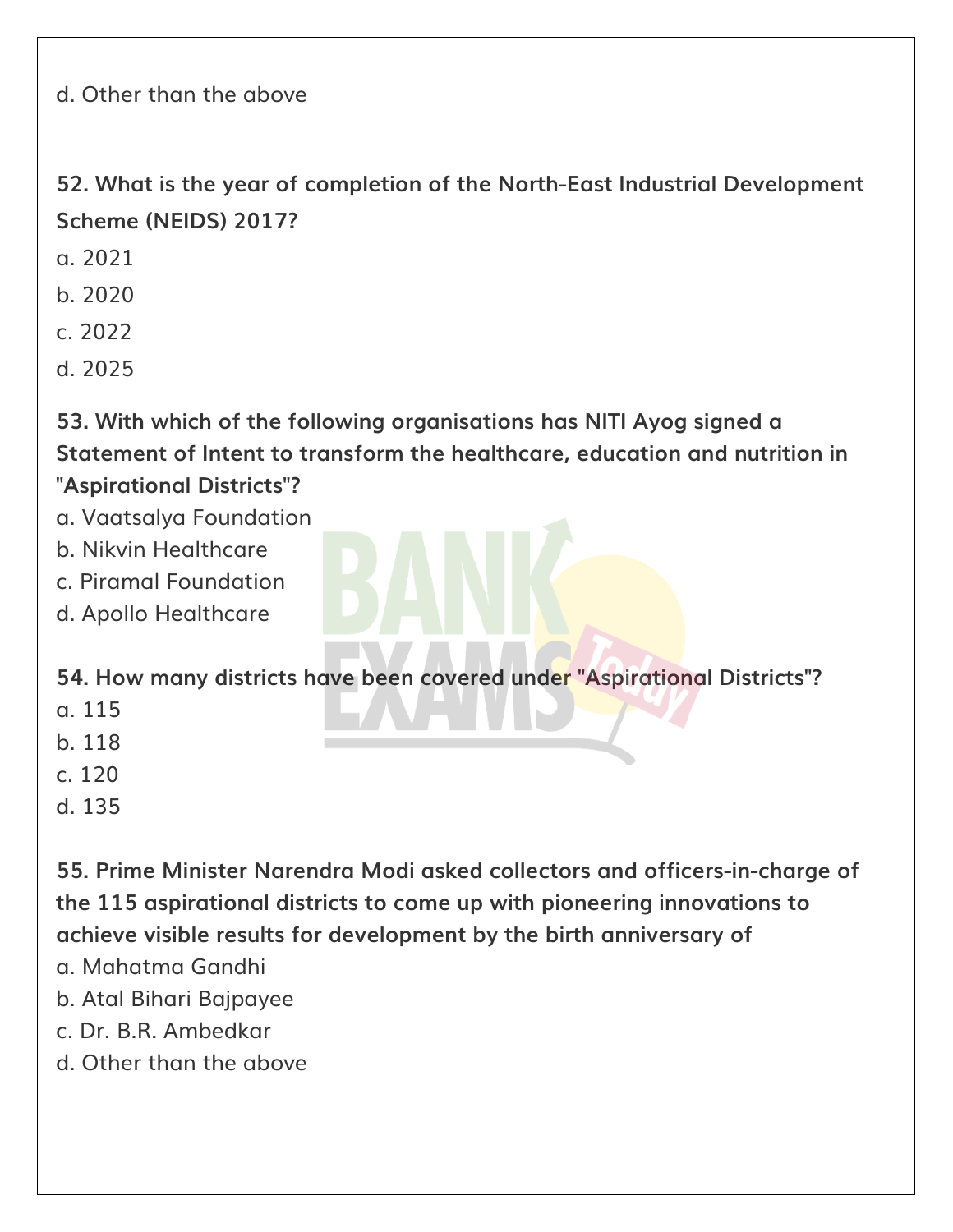#### **56. What does R stand for in BIRAC?**

- a. Research
- b. Rejuvenate
- c. Readable
- d. Reassurance

# **57. What is India's rank in World Happiness Index 2018?**

- a. 147
- b. 121
- c. 133
- d. 156

# **58. Which country topped the World Happiness Index 2018?**

- a. Canada
- b. Finland
- c. Netherlands
- d. Switzerland

**59. Which of the following schemes is associated with the improved maternity care in labour rooms and Operations theatres?**

- a. LaQshya
- b. Akshara
- c. Matru Vandana
- d. Swasth Santaan

# **60. LaQshya Programme is associated with**

- a. child labour
- b. human trafficking
- c. maternity care
- d. women empowerment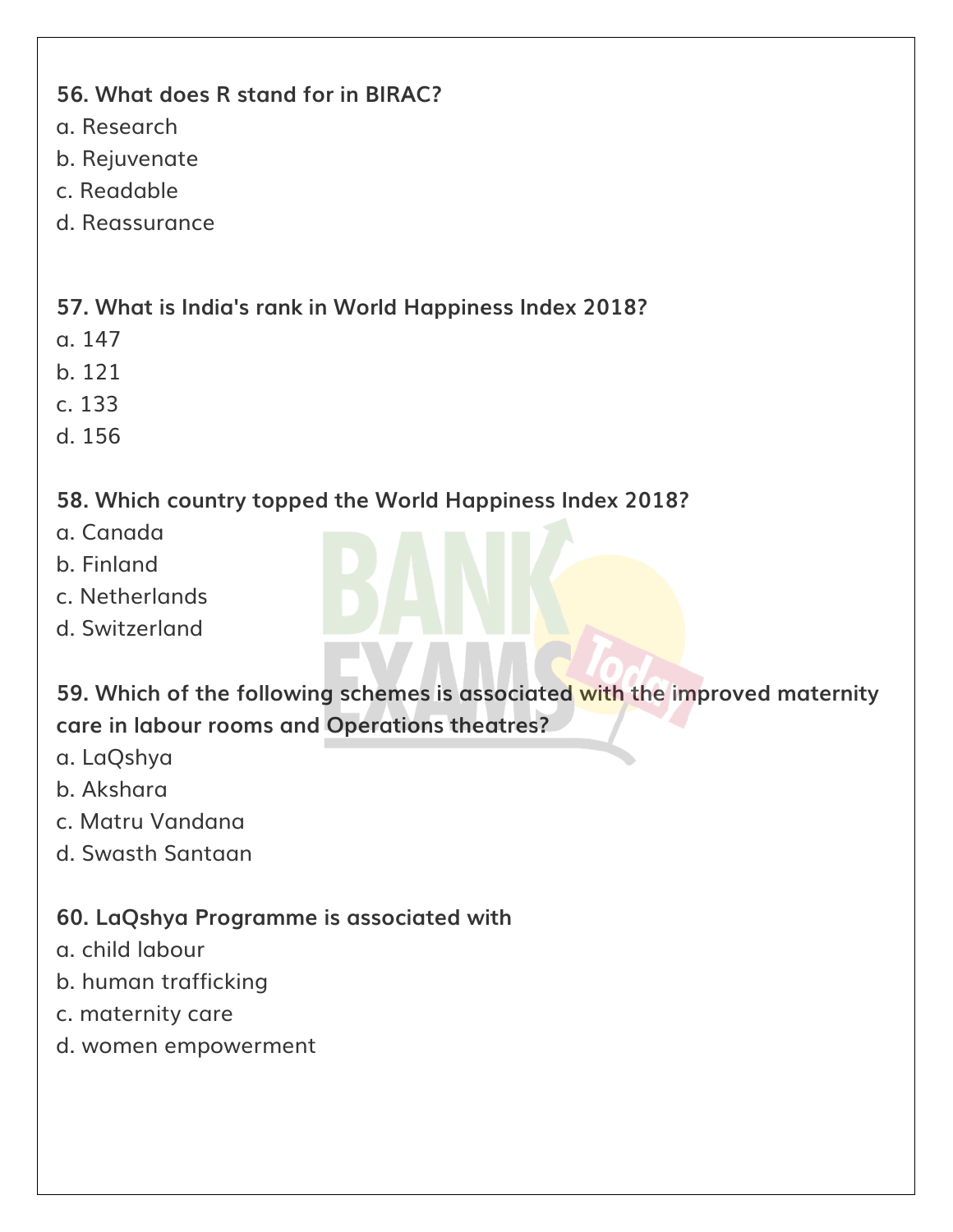# **61. What is the name of the first Humanitarian Assistance and Disaster Relief organised by India?**

- a. Sahayak
- b. Samvedna
- c. Sadbhavana
- d. Surksha

# **62. Where was India's first Humanitarian Assistance and Disaster Relief "Samvedna" held?**

- a. Kerala
- b. Karnataka
- c. Telangana
- d. Andhra Pradesh

## **63. Where was Milan naval exercise conducted?**

- a. Palawan
- b. Andeman and Nicobar
- c. Santorini
- d. Dalmatian Islands

**64. Which of the following was a mega naval exercise conducted by Indian Navy with the participation of 23 nations?**

- a. Maitri
- b. Milap
- c. Milan
- d. Mukti

**65. The joint team of India and United Kingdom has won the Newton-Bhabha Fund for the project called "Groundwater Arsenic Research in**

- a. Krishna River Basin
- b. Ganga River Basin
- c. Godavari River Basin
- d. Indus River Basin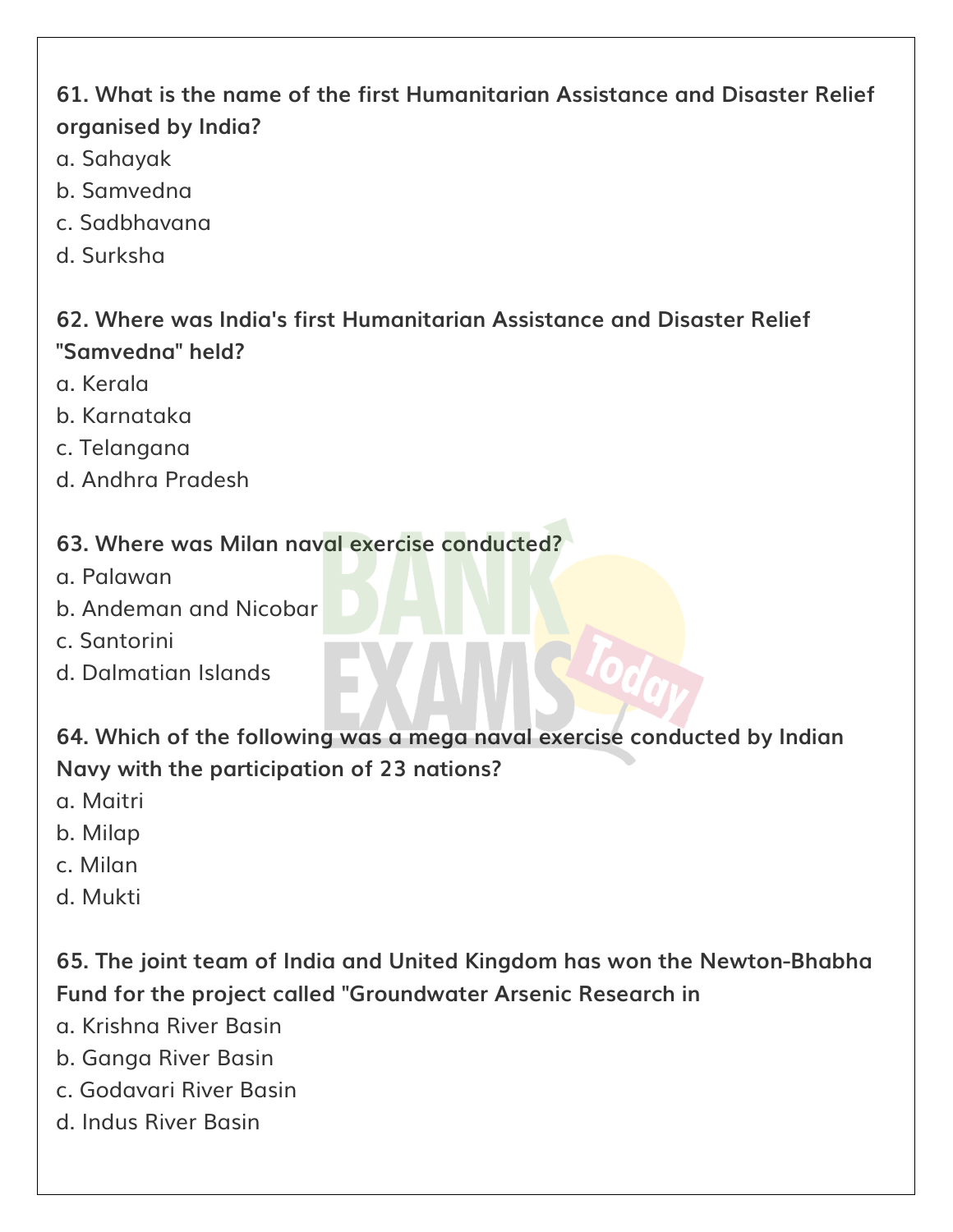#### **66. End TB summit was held in;**

a. India

b. Ukrain

c. Denmark

d. Austria

**67. What is the target set by India for elimination of TB?**

a. 2020

b.2022

c. 2025

d. 2030

**68. What is the target set up to End Tuberculosis in Sustainable Development Goals of United Nations?**

- a. 2030
- b. 2025
- c. 2032
- d. 2019

**69. TB Free India campaign aims at taking up various activities under**

**the \_\_\_\_\_\_\_\_\_\_\_\_\_\_ for eradicating TB.**

- a. National Health Policy
- b. Mision Indrashanush
- c. Planning Commission of India
- d. National Strategic Plan

**70. HT cotton or Herbicide Tolerant cotton is also known as**

- a. BG I Cotton
- b. BG II Cotton
- c. BG IV Cotton
- d. BG III Cotton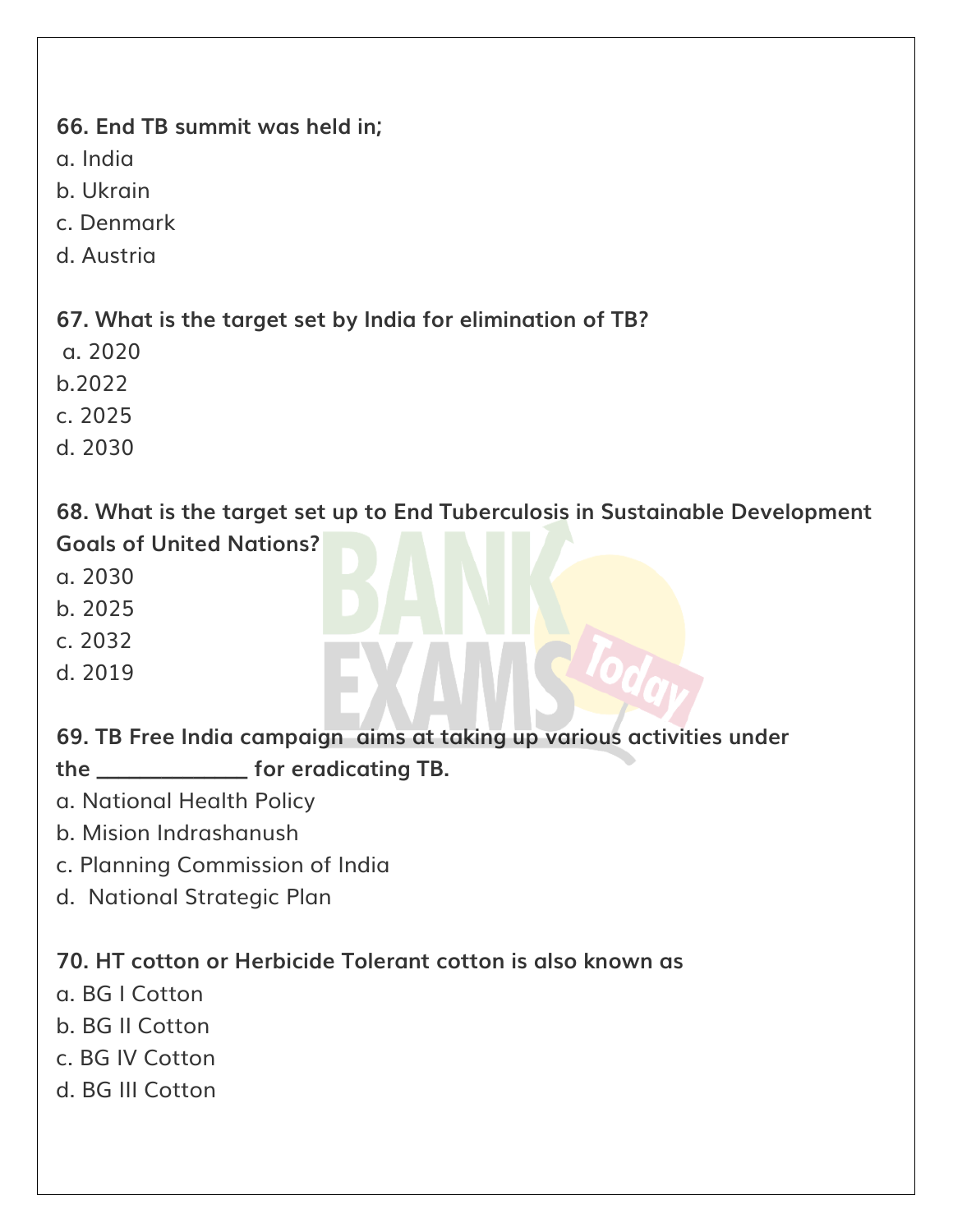**71. To investigate the matter of illegal cultivation of HT cotton, the Department of Biotechnology in the Ministry of Science and Technology has constituted a Field Inspection and Scientific Evaluation Committee (FISEC).The committee will investigate into illegal cultivation of HT cotton in four states. Which of the following is not among those four states?**

- a. Andhra Pradesh
- b. Karnataka
- c. Telangana
- d. Maharashtra

# **72. Who was Nepal's first female president?**

- a. Binia Devi Bhandari
- b. Bindiya Devi Bhandari
- c. Bidya Devi Bhandari
- d. Biriya Devi Bhandari

## **73. In which of the following countries is the World Hindi Secretariat located?**

- a. Mauritius
- b. China
- c. Madagascar
- d. Other than the above

#### **74. Who among the following is/was the first Indian President to visit Madagascar?**

- a. APJ Abdul Kalan
- b. Pratibha Patil
- c. Pranab Mukherjee
- d. Ram Nath Kovind

# **75. Mahanadi Water Dispute is between/among which of the following states?**

- a. Odisha and Chhattisgarh
- b. Odisha and Madhya Pradesh
- c. Chhattisgarh and Madhya Pradesh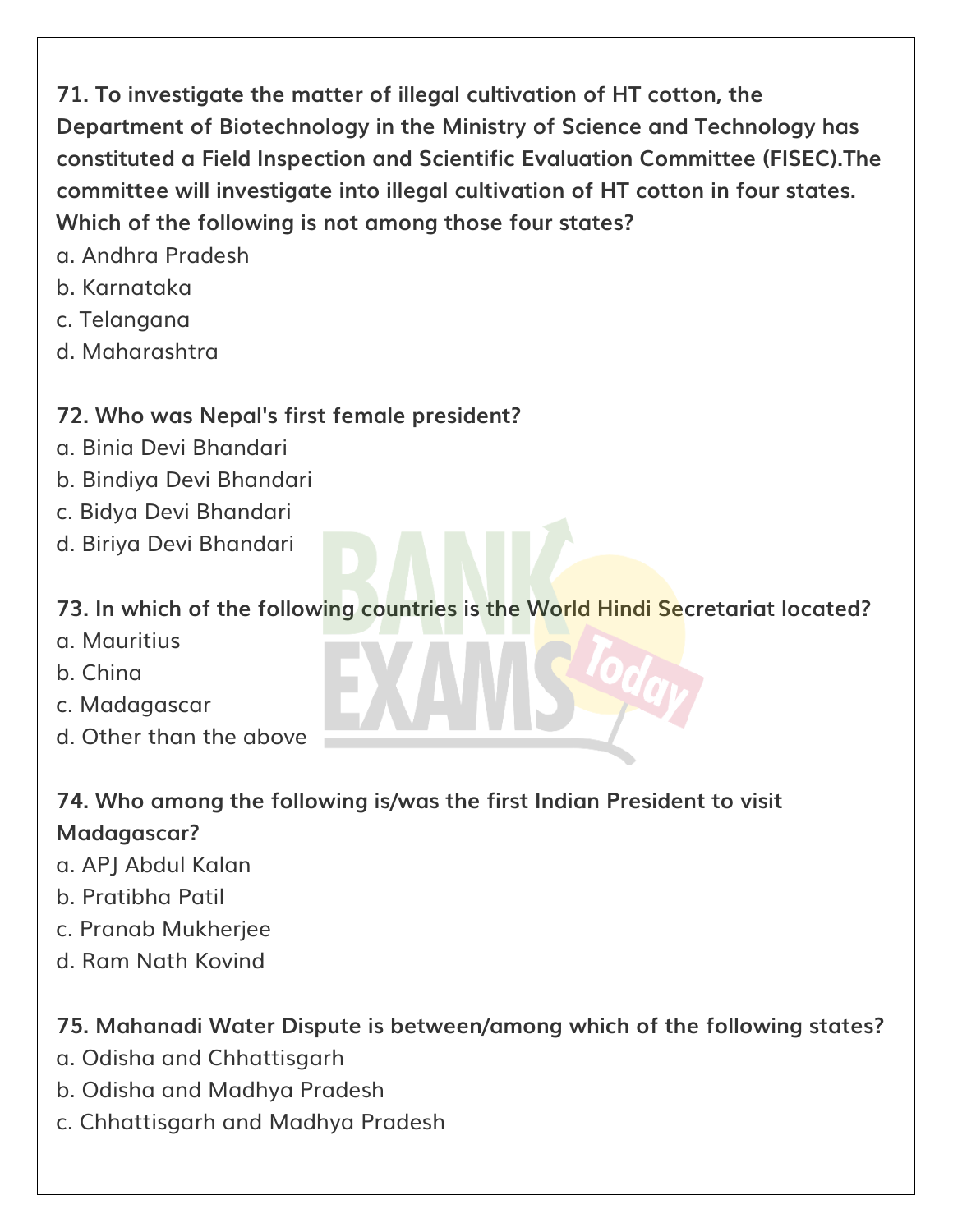d. Chhattisgarh, Madhya Pradesh and Odisha

## **76. Who is the head of the tribunal formed to resolve the Mahanadi water dispute?**

- a. Justice ND Tiwari
- b. Justic PK Subbarao
- c. Justice AM Khanwilkar
- d. Justice AS Sharma

#### **77. What does POSHAN stand for?**

- a. PM's Overarching Scheme for Holistic Nourishment
- b. PM's Overarching Scheme for Hostile Nourishment
- c. PM's overcollateralized Scheme for Hazardous Nurturing
- d. None of the above

# **78. Who is the head of the Executive Committee for all Nutrition related activities under the POSHAN Abhiyaan ((PM's Overarching Scheme for Holistic**

#### **Nourishment)?**

- a. Pritam Shashank
- b. K Sivaram Reddy
- c. Divesh Luthra
- d. Rakesh Srivastava

# **79. Which of the following awards was won by India at ITB- Berlin World Tourist Meet 2018?**

- a. Best LGBT Pioneer Award
- b. Best Sustainable Destination
- c. Best Exhibitor Award
- d. Celebrating Her Global Awards for Empowered Women

**80. In which of the following states will India's first national academy to train police forces in safeguarding the Indian shoreline be located?** a. Gujarat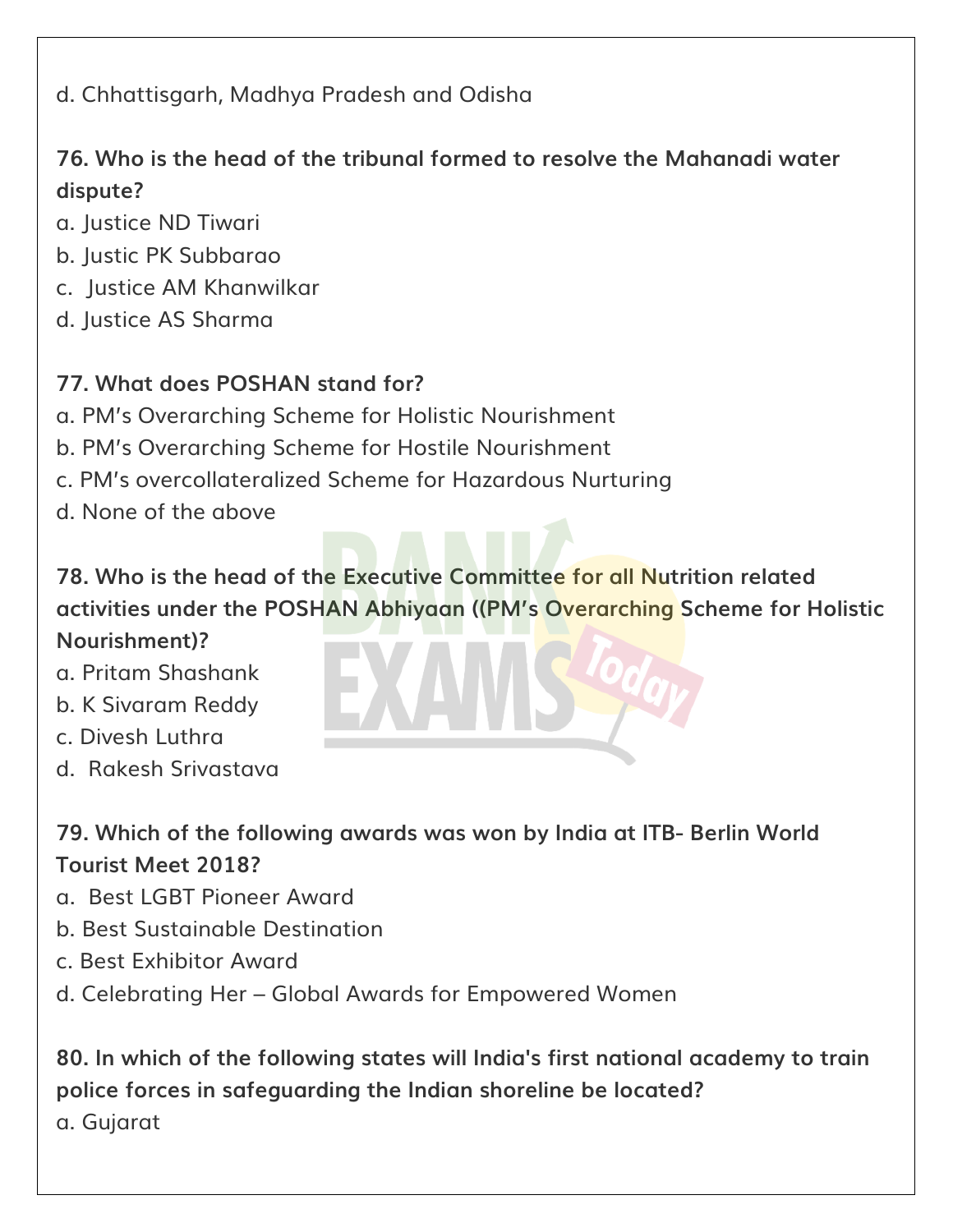b. Maharashtra

c. West Bengal

d. Andhra Pradesh

**81. Where is the headquarter of European Bank for Reconstruction and Development located?**

- a. Ottawa
- b. Brussels
- c. London
- d. Beijing

**82. What is the name of mobile app launched by Ministry of Road Transport & Highways for frequent users of the highways?**

- a. Sugam Yatra
- b. Sukhad Yatri
- c. Sukhad Yatra
- d. Sugam Yatri

**83. Pick the right toll-free number launched by the Ministry of Road Transport & Highways for reporting emergency conditions?**

- a. 1033
- b. 1039
- c. 1093
- d. 1031

**84. Name the head of the Telecom Commission that recommended to revise the limits of the cap for spectrum and restructuring the deferred payment liabilities?**

- a. Aruna Sundararajan
- b. Agrima Sundararajan
- c. Arunima Sundararajan
- d. Arvina Sundararajan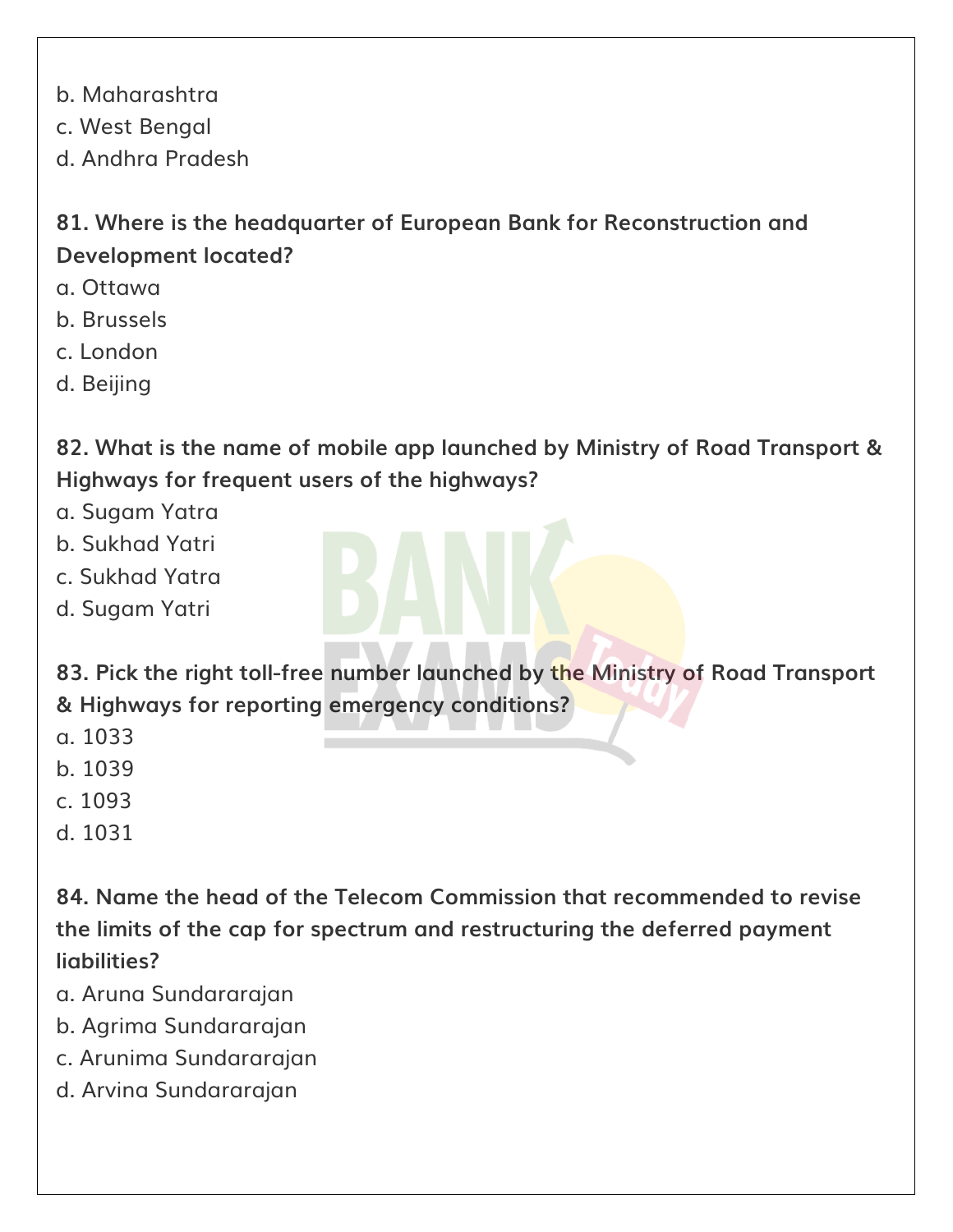| 85. Under the restructuring of referred payment liabilities of telecom service<br>providers for the spectrum, time period for payment of spectrum bought in an<br>auction has been extended to _______________ years to _____________ years.<br>a. 8 years to 12 years<br>b. 6 years to 10 years<br>c. 5 years to 8 years<br>d. 10 years to 16 years |
|------------------------------------------------------------------------------------------------------------------------------------------------------------------------------------------------------------------------------------------------------------------------------------------------------------------------------------------------------|
| 86. Under the revised limits of the cap for spectrum, the overall cap spectrum                                                                                                                                                                                                                                                                       |
| has been revised from ______________ to _____________                                                                                                                                                                                                                                                                                                |
| a. 20% to 30%                                                                                                                                                                                                                                                                                                                                        |
| b. 15% to 25%                                                                                                                                                                                                                                                                                                                                        |
| c. 25% to 35%                                                                                                                                                                                                                                                                                                                                        |
| d. 15% to 30%                                                                                                                                                                                                                                                                                                                                        |
| 87. Name the first Indian to win the prestigious Pritzker Prize 2018?<br>a. Balkrishna Doshi<br>b. Balram Vyas<br>c. Bikramjeet Das<br>d. Bishal Thapa                                                                                                                                                                                               |
| 88. Pritzker Prize is given in the field of                                                                                                                                                                                                                                                                                                          |
| a. world peace                                                                                                                                                                                                                                                                                                                                       |
| b. literature                                                                                                                                                                                                                                                                                                                                        |
| c. music                                                                                                                                                                                                                                                                                                                                             |
| d. architecture                                                                                                                                                                                                                                                                                                                                      |
| 89. Which of the following is considered the Nobel Prize of architecture?<br>g. Dan David Prize<br>b. Pritzker Prize<br>c. Miguel de Cervantes Prize                                                                                                                                                                                                 |
| d. Turner Prize                                                                                                                                                                                                                                                                                                                                      |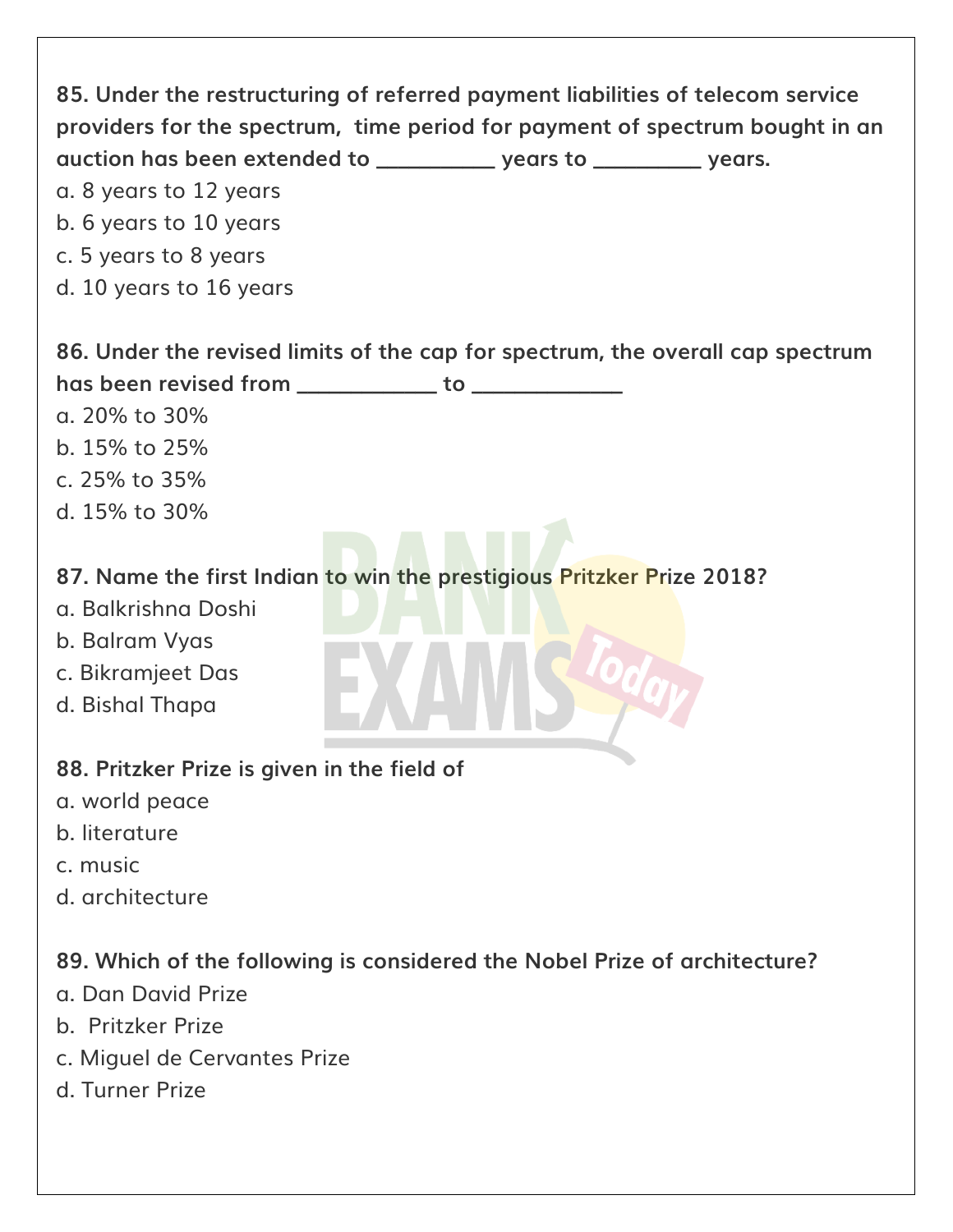# **90. Which of the following ministries organised the Swachh Shakti 2018 Convocation?**

- a. Ministry of Health and Family Welfare
- b. Ministry of Drinking Water and Sanitation
- c. Ministry of New and Renewable Energy
- d. Ministry of Petroleum and Natural Gas

#### **91. Which state organised the Swachh Shaki 2018 Convocation?**

- a. Jharkhand
- b. Madhya Pradesh
- c. Haryana
- d. Uttar Pradesh

#### **92. Where is India's first helicopter taxi service launched?**

- a. Bengaluru
- b. Chennai
- c. Madurai
- d. Hyderabad

# **93. The Animal Welfare Board of India (AWBI) has shifted its headquarters to**

- a. Bengaluru
- b. Mehrauli
- c. Ghaziabad
- d. Rohtak

**94. The Animal Welfare Board of India (AWBI) has shifted its headquarters to Ballabhgarh from**

- a. Madurai
- b. Kochi
- c. Chennai
- d. Mysore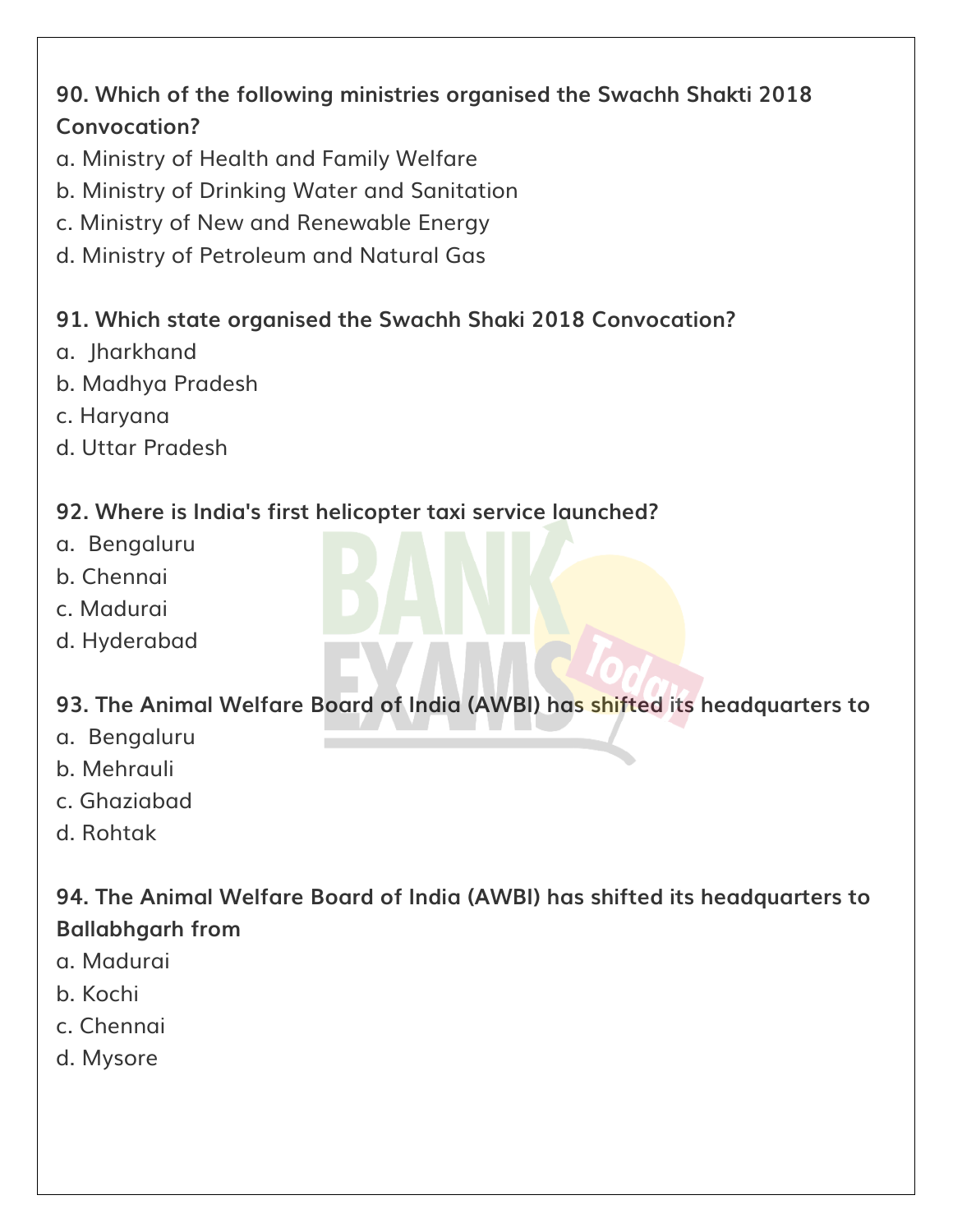# **95. Under which of the following ministries does The Animal Welfare Board of India work?**

- a. Ministry of Earth Sciences
- b. Ministry of Social Justice and Empowerment
- c. Ministry of Agriculture
- d. Ministry of Environment, Forest and Climate Change

# **96. The government of India has constituted an eight-member panel to assist financial technology companies in doing business in the country. Who is the head of the panel?**

- a. Pranjal Das Mehta
- b. Saral Mishra
- c. Subhash Chandra Garg
- d. Kirpal Singh Sandhu

**97. According to Military Strength Ranking 2017, prepared by Global Firepower, choose the correct order of the countries placed from 1sth to 5th rank.**

- a. France, Russia, USA, China, India
- b. USA, Russia, China, India, France
- c. Russia, USA, China, India, France
- d. China, USA, India, France, Russia

**98. Who among the following has become first Indian woman to win gold at Asian Wrestling Championships 2018?**

- a. Vinesh Phogat
- b. Navjot Kaur
- c. Sakshi Malik
- d. Sangeeta Phogat

# **99. Bajrang Punia belongs to which of the following sports?**

- a. Wrestling
- b. Boxing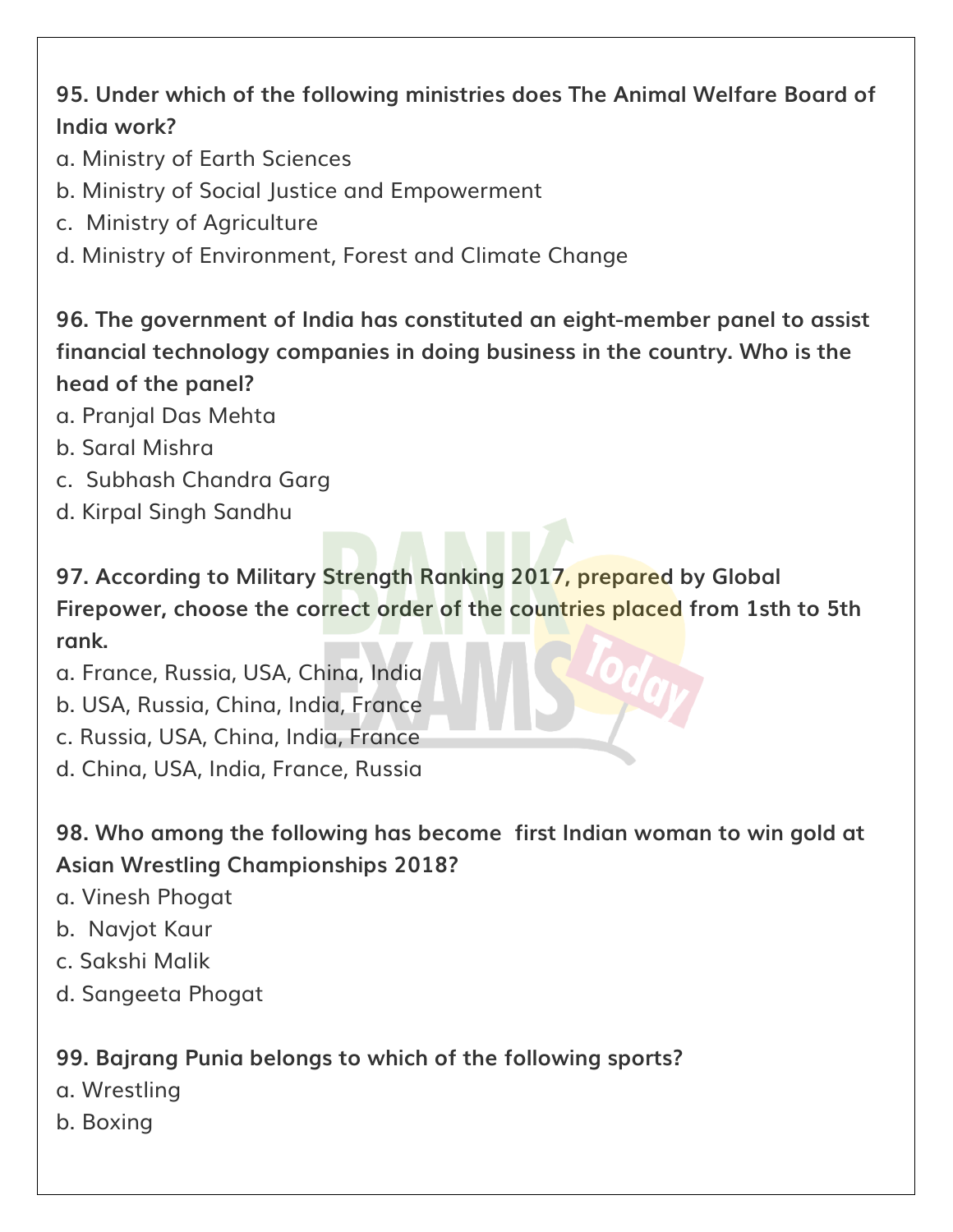c. Weight-lifting

d. None of the above

# **100. Which of the following countries is not a part of the agreement signed to build a an atomic energy plant at Rooppur?**

- a. India
- b. Russia
- c. Nepal
- d. Bangladesh

## **101. Where will India's first atomic energy venture abroad be built?**

- a. Bangladesh
- b. Russia
- c. Sri Lanka
- d. Nepal

# **102. Name India's first atomic energy venture located abroad.**

- a. Hussainpur Atomic Plant
- b. Rooppur Atomic Plant
- c. Rangpur Atomic Plant
- d. Bogra Atomic Plant

# **103. Which of the following awards are also called Oscar?**

- a. Grammy Awards
- b. Academy Awards
- c. Tony Awards
- d. Emmy Awards

#### **104. Who among the following designed the sculpture of Academy Awards?**

- a. George Spears
- b. George Craig
- c. George Clooney
- d. George Stanley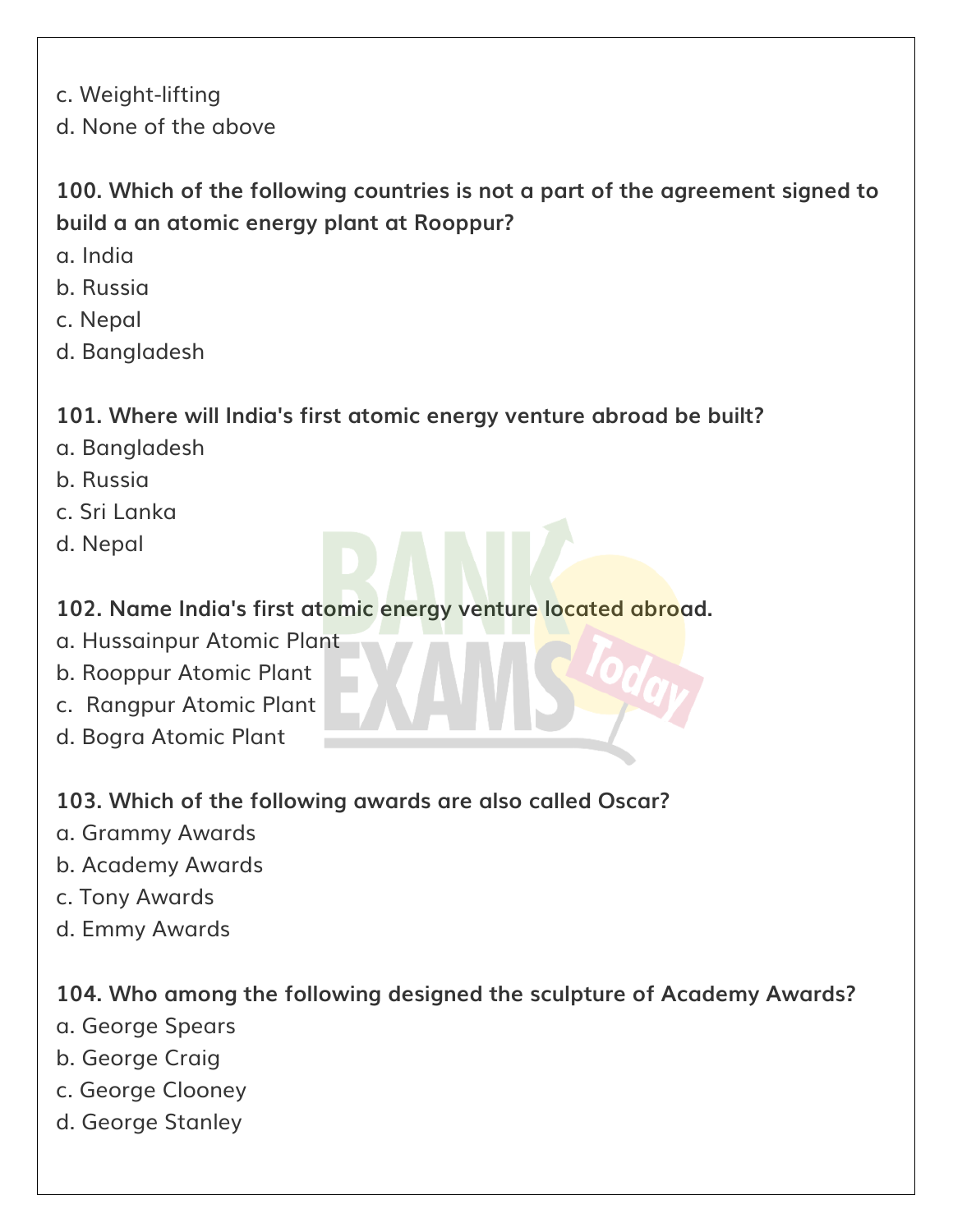# **105. Who among the following win the best actress award at the 90th Academy Awards 2018?**

- a. Greta Gerwig
- b. Christopher Nolan
- c. Frances McDormand
- d. Jordan Peele

#### **106. Which of the following movies won the best picture award at the 90th Academy Awards 2018?**

- a. The Shape of Water
- b. Dunkirk
- c. Lady Bird
- d. Get Out

# **107. Which of the following funds was initiated to make 8 Indian cities safe for women?**

- a. Nirbhaya Fund
- b. Nari Shakti Fund
- c. Saksham Fund
- d. Gudiya Fund

#### **108. Which of the following ministries launched Nirbhaya Fund in 2013?**

- a. Ministry of Women and Child Development
- b. Ministry of Social Justice and Empowerment
- c. Ministry of Finance
- d. Ministry of Planning

#### **109. How many cities are opted to make safe for women with Nirbhaya Fund?**

- a. 5
- b. 9
- c. 7
- d. 8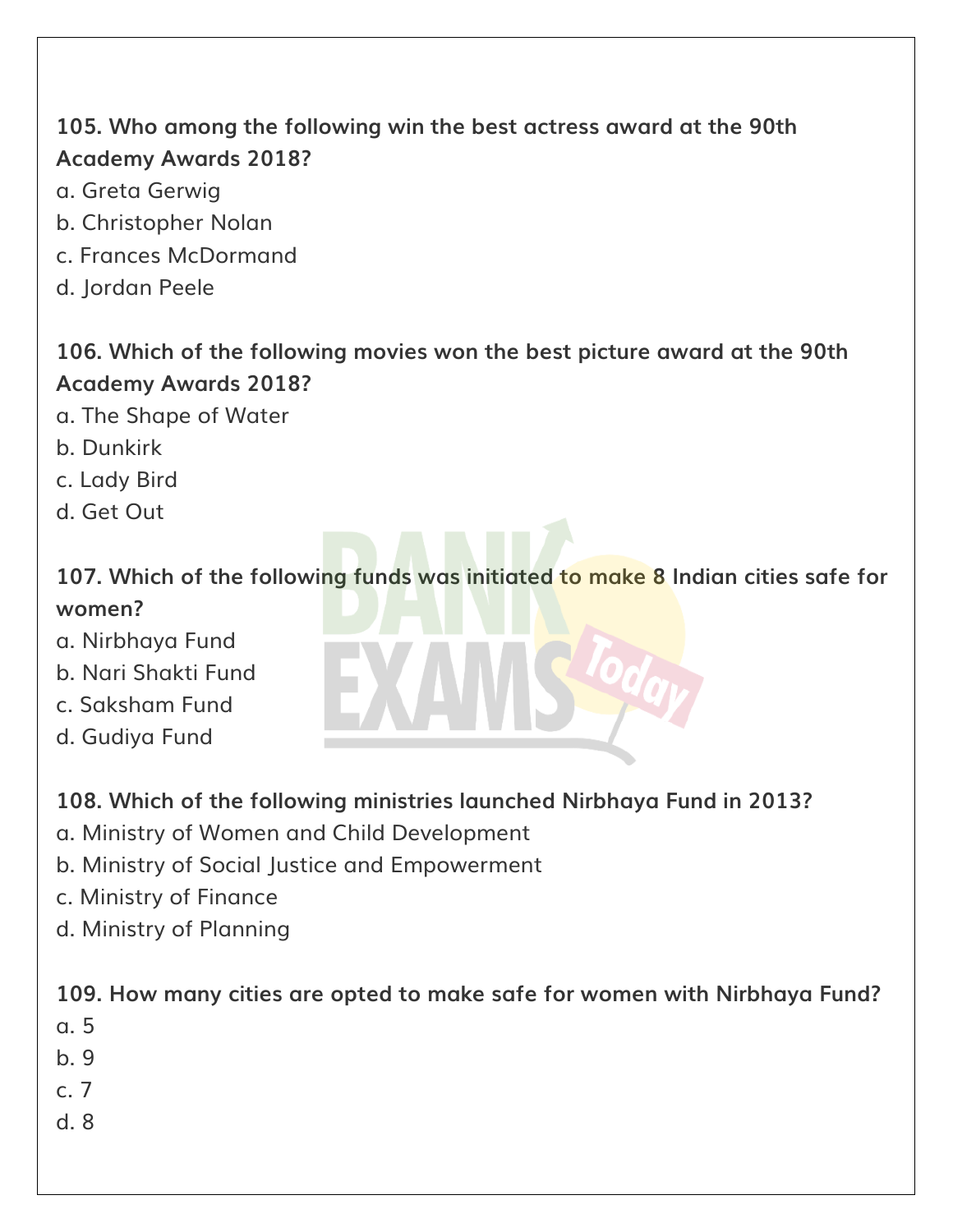# **110. Which of the following is not one of the eight cities to be made safe for women with Nirbhaya Fund?**

- a. Delhi
- b. Hyderabad
- c. Mumbai
- d. Lucknow

# **111. Under which of the following acts does the "Fugitive Economic Offenders Bill 2018" propose to set up special courts?**

- a. Indian Contract Act 1872
- b. Prevention of Money-laundering Act, 2002
- c. Unlawful Activities (Prevention) Act
- d. Prevention of Blackmarketing

# **112. How many sectors are included in Champion Sectors?**

- a. 15
- b. 10
- c. 12
- d. 11

# **113. Which of the following is not included in the 12 champion sectors identified by Union Cabinet of India?**

- a. Health
- b. Education
- c. Tourism
- d. Mining

# **114. Which of the following is considered as the nodal agency of "Make in India" initiative?**

- a. Department of Commerce
- b. Department of Industrial Policy and Promotion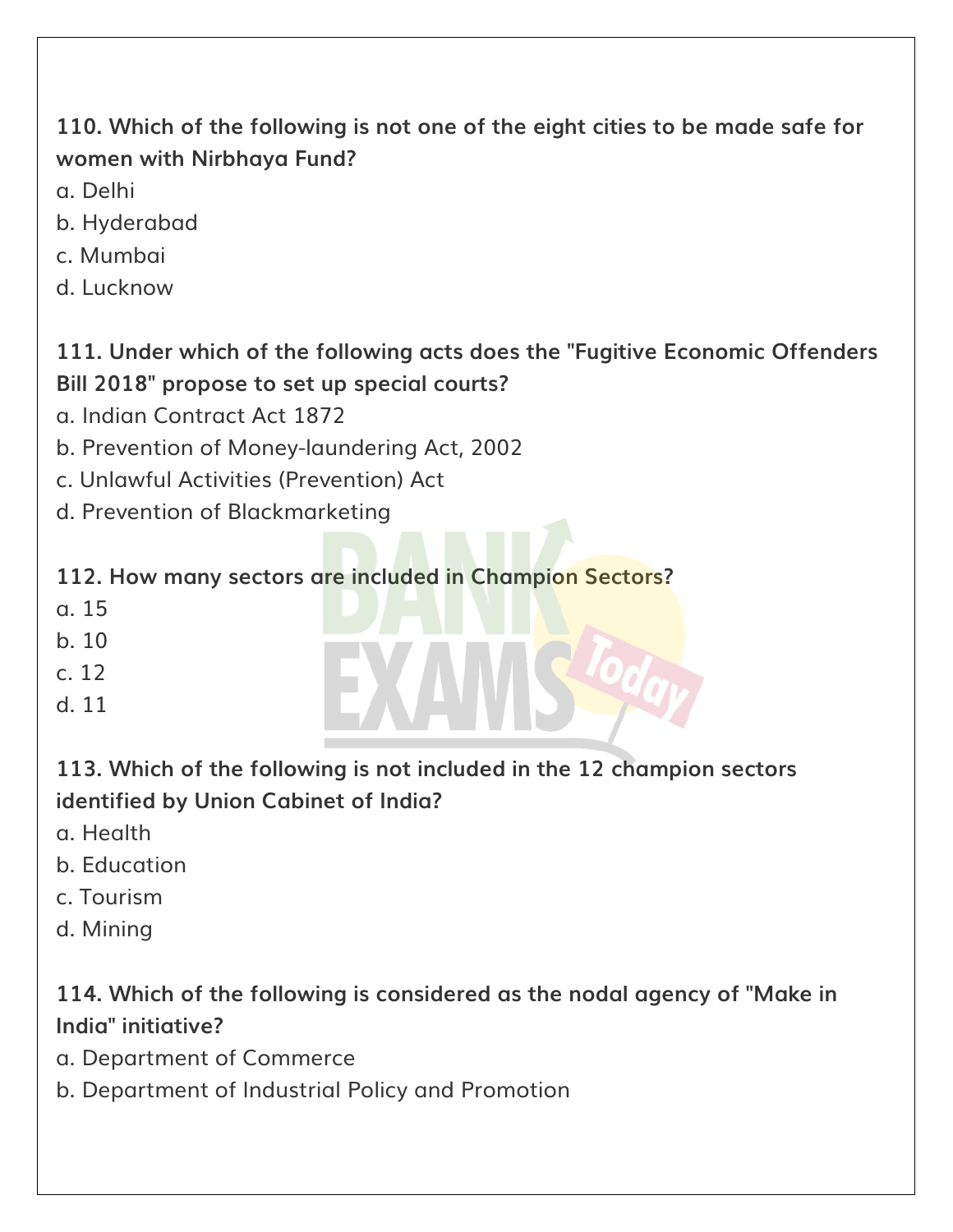- c. Department of Corporate Affairs
- d. Other than the above

# **115. Which of the following ministries has been assigned to give centralised attention to 12 identified Champion Service Sectors?**

- a. Ministry of Commerce and Industry
- b. Ministry of Finance
- c. Ministry of Statistics and Programme Implementation
- d. Ministry of Health & Family Welfare

**116. According to Trafficking of Persons Bill, 2018, which of the following will perform the tasks of Anti-Trafficking Bureau at the national level present under the MHA?**

- a. Crime Investigation Department
- b. Central Bureau of Investigation
- c. National Investigation Agency
- d. Crime Investigation Department

#### **117. Where is India's first Aviation Multi Skill Development Centre opened?**

- a. Mumbai
- b. Delhi
- c. Chandigarh
- d. Bangalore

**118. How many institutes has been roped in by Commerce and Industry Ministry to improve India's ranking in Ease of Doing Business Index?**

- a. 6
- b. 5
- c. 3
- d. 4

**119. India's Commerce and Industry Minister has roped in four institutes to improve India's ranking in which of the following indices?**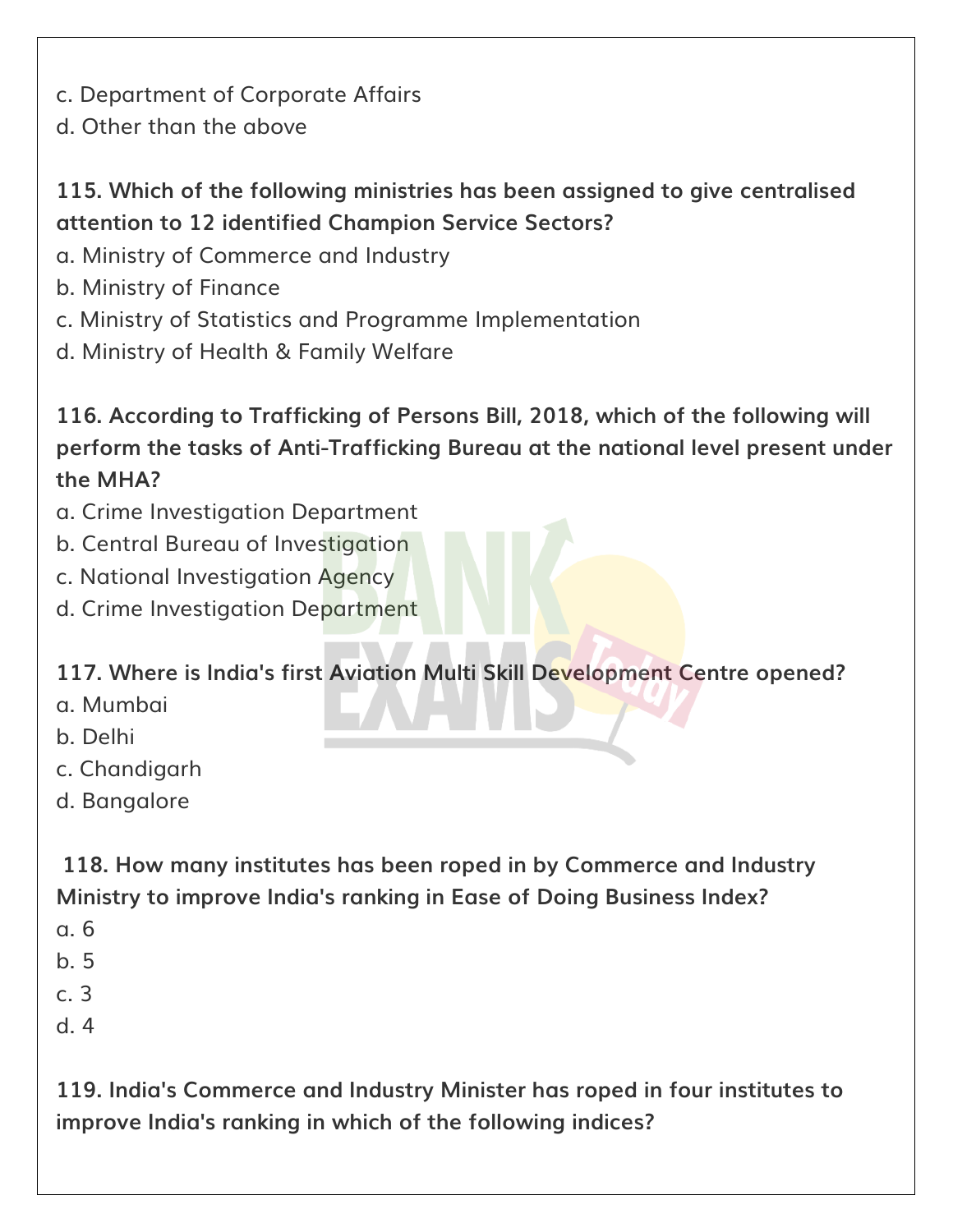- a. Global Innovation Index
- b. Ease of Doing Business
- c. Corruption Perceptions Index
- d. Global Entrepreneurship Index

**120. Which of the following institutes has not been selected by Commerce and Industry Ministry to suggest methods for improving India's ranking in ease of Doing Business Index?**

- a. The National Institute of Construction Management and Research
- b. Insurance Institute of India (III)
- c. The Institute of Company Secretaries of India (ICSI)
- d. The Institute of Company Secretaries of India (ICSI)

**121. Prime Minister's Employment Generation Programme will be continued beyond 12th Plan for three years from**

a. 2016-18 to 2018-20

- b. 2017-18 to 2019-20
- c. 2016-17 to 2017-18
- d. 2017-19 to 2019-22

**122. Prime Minister's Employment Generation Programme is a credit-linked subsidy programme that aims at generating employment in**

- a. non-farm sectors
- b. farming sectors
- c. a and b both
- d. None of the above

**123. Lamitye is a joint military between Indian and**

- a. Senegal
- b. Schweiz
- c. Seychelles
- d. Scotland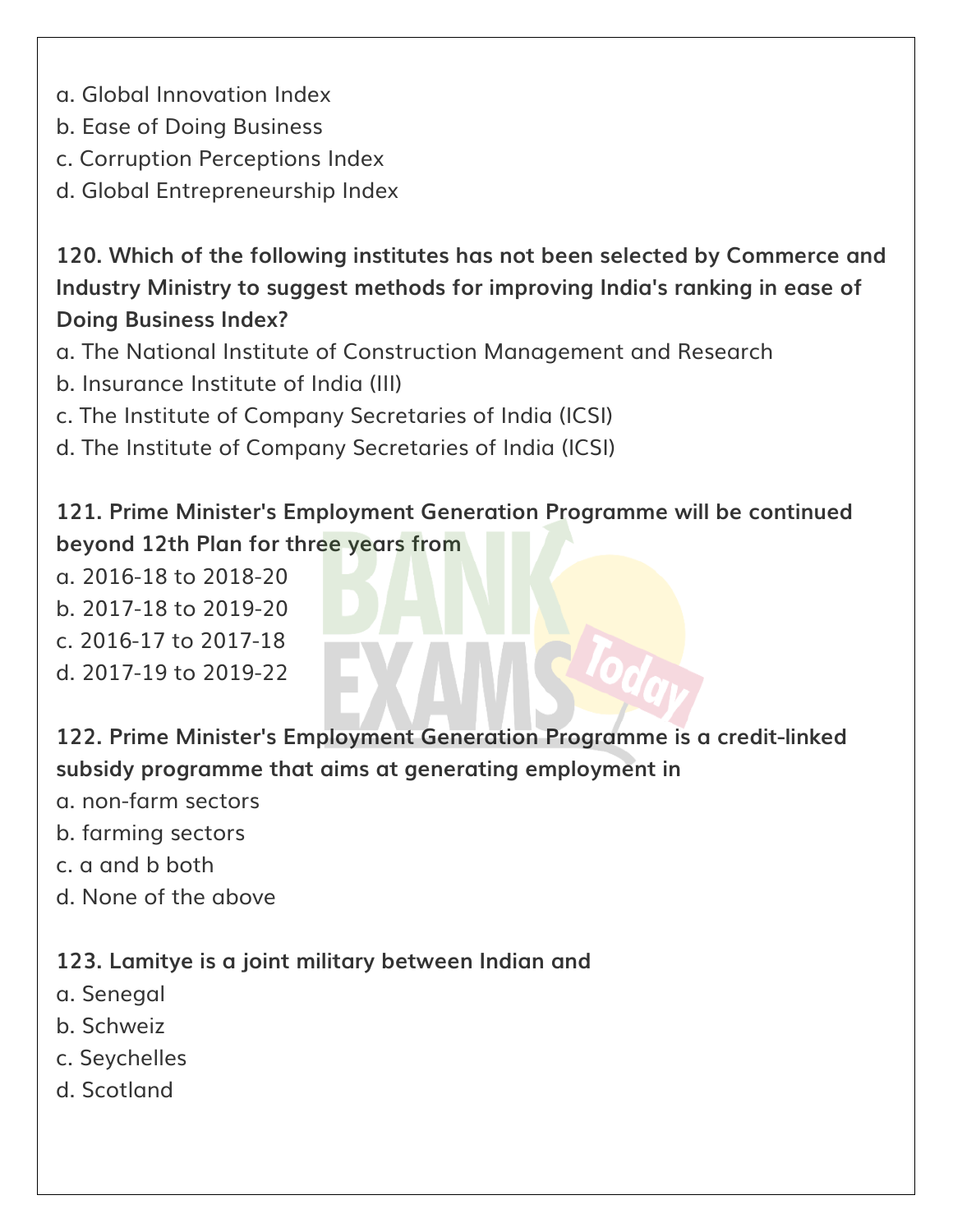**124. The cabinet has approved the establishment of which of the following authorities to act as an independent regulator for the auditing profession?**

- a. National Financial Reporting Authority
- b. National Centralised Auditing Authority
- c. National Financial Regulatory Authority
- d. National Certified Financial Auditors Authority

# **125. Which of the following is a tri-service military exercise of India conducted by Indian Navy?**

- a. Yudh Abhyas
- b. Paschim Leher
- c. Shatrujeet
- d. Ajeya Warrior

#### **126. Where was India's tri-service military exercise Paschim Leher conducted?**

- a. Laccadive Sea
- b. Indian Ocean
- c. Arabian Sea
- d. None of these

#### **127. How many mega food parks are operationalised in India?**

- a. 12
- b. 10
- c. 11
- d. 15

# **128. Where is Maharashtra's first Mega Food Park located?**

- a. Satara
- b. Solapur
- c. Sangli
- d. Rajgarh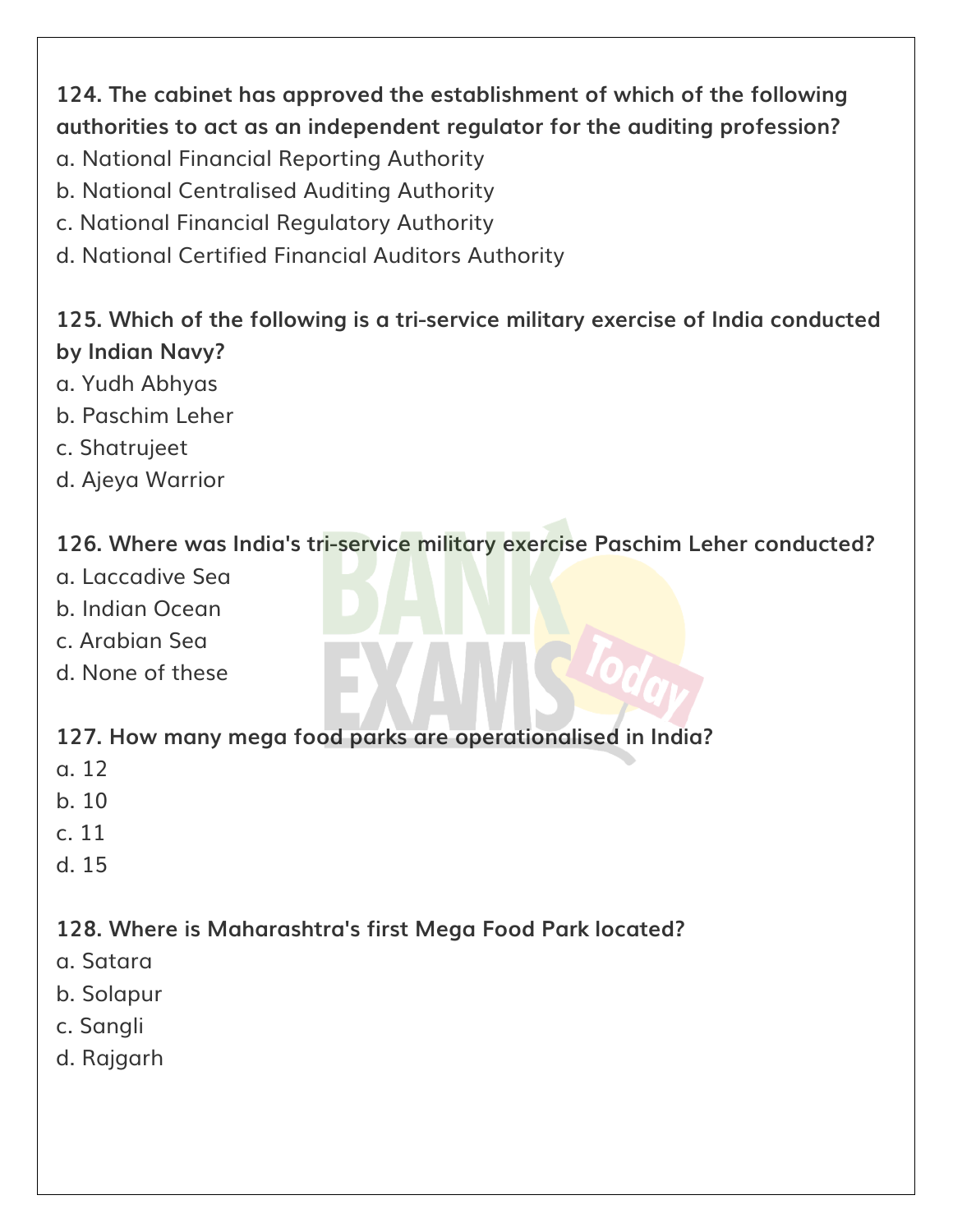# **129. Which of the following is not one of five missile systems developed by DRDO under the Integrated Guided Missile Development Program (IGMDP)?**

- a. Nag
- b. HeliNa
- c. Akash
- d. Prithvi

#### **130. What is the helicopter version of Nag Missile called?**

- a. Air
- b. Akaash
- c. NAMICA
- d. HeliNa

## **131. In which of the following states is world's largest solar park inaugurated?**

- a. Telangana
- b. Kerala
- c. Karnataka
- d. Andhra Pradesh

## **132. What is the name of the world's largest solar park inaugurated in Karnataka?**

- a. Surya Shakti Solar Park
- b. Shakti Sthala Solar Park
- c. Shakti Poorn Solar Park
- d. Shakti Sarthi Solar Park

# **133. In which of the following regions is the world's largest solar park inaugurated in Karnataka?**

- a. Pavagada
- b. Bagalkot
- c. Haveri
- d. Shimoga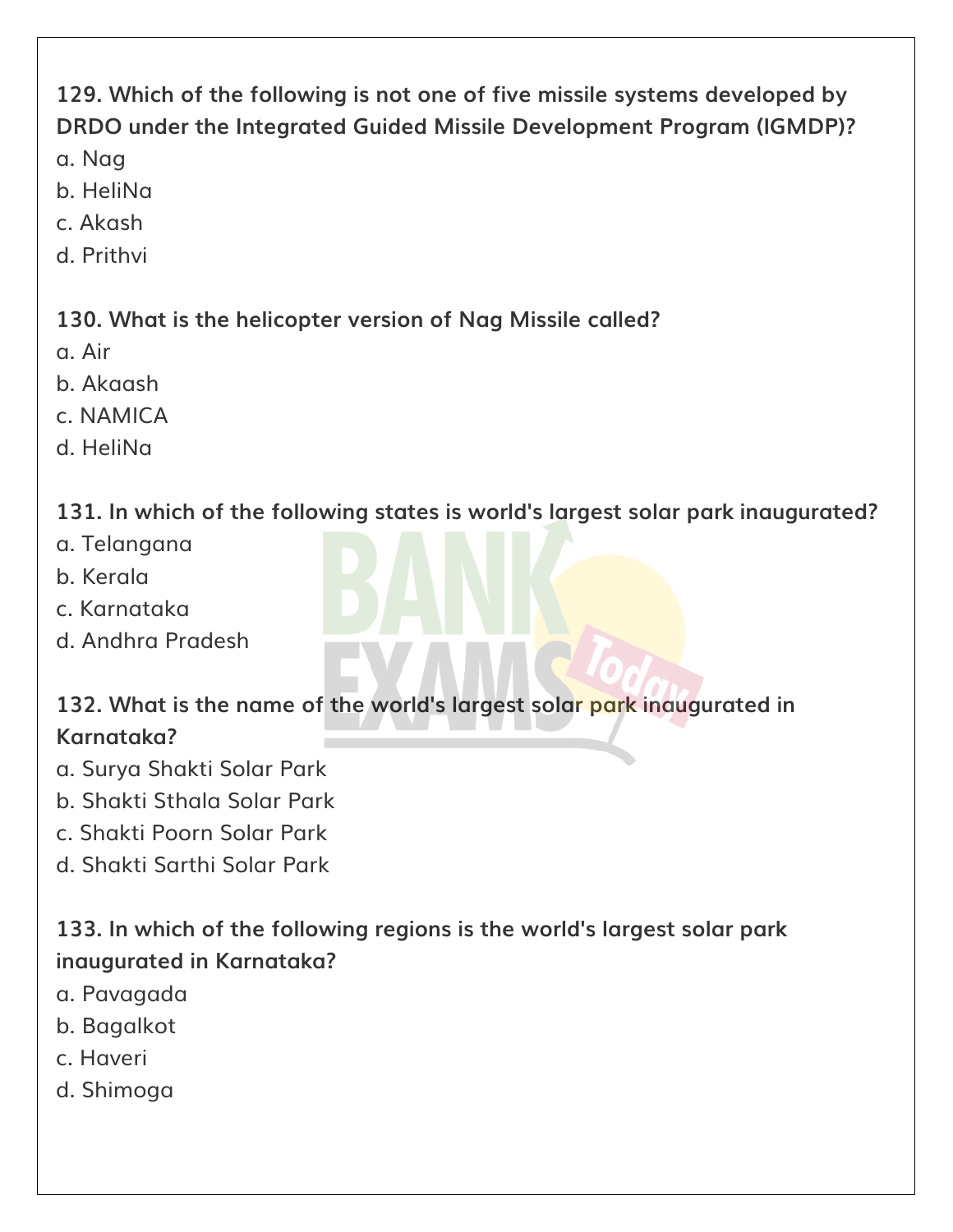# Answers

- 1. Assam
- 2. Madhya Pradesh
- 3. Black feathered chicken
- 4. Kadaknath
- 5. Rosemary DiCarlo
- 6. mustard oil
- 7. 5 kg
- 8. a and b
- 9. Rs7.5 lakh
- 10. Win Myint
- 11. Business Identifier Codes
- 12. Ministry of External Affairs
- 13. France
- 14. Surat
- 15. Health Centres
- 16. Ministry of Culture
- 17. Porbandar
- 18. Ek Bharat Shreshth Bharat
- 19. Chattisgarh
- 20. Brazzaville Declaration
- 21. Brazzaville
- 22. Congo river basin
- 23. Andhra Pradesh
- 24. World on Wheels
- 25. Robert Langlands
- 26. number theory
- 27. Mathematics
- 28. Holberg Prize
- 29. b. Oslo
- 30. b. Media Professionals
- 31. Ministry of External Affairs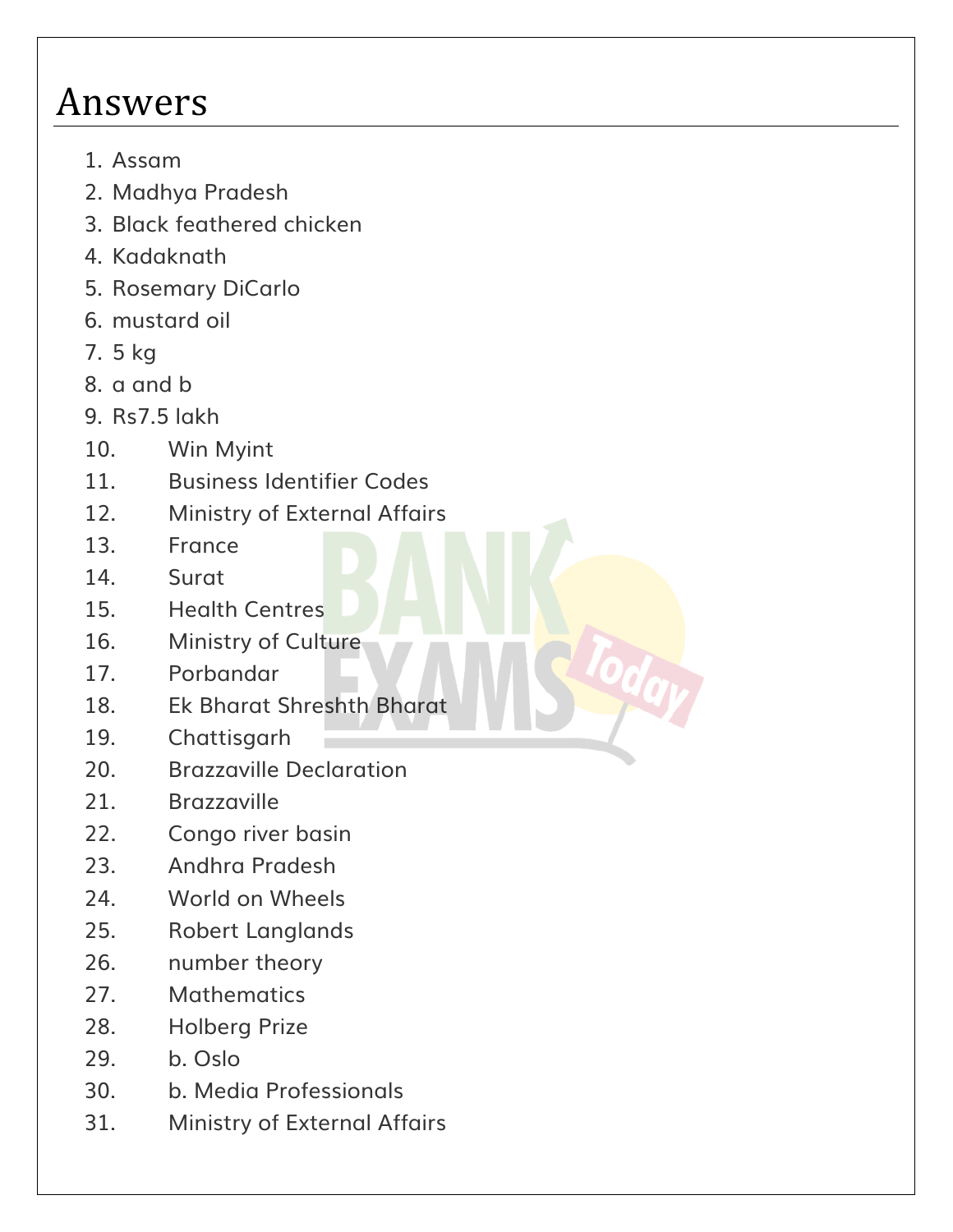| 32. | 24 March                     |
|-----|------------------------------|
| 33. | b. Dr Robert Koch            |
| 34. | <b>Krem Puri</b>             |
| 35. | Meghalaya                    |
| 36. | 55                           |
| 37. | b.44                         |
| 38. | 3000                         |
| 39. | Social Justice & Empowerment |
| 40. | <b>Brass</b>                 |
| 41. | b. Jamnagar                  |
| 42. | b. 22 March                  |
| 43. | <b>Nature for Water</b>      |
| 44. | Pariwara and Talawara        |
| 45. | c. Nayaka                    |
| 46. | Karnataka                    |
| 47. | d. 29                        |
| 48. | 2018 to 2021                 |
| 49. | 16                           |
| 50. | Jammu and Kashmir            |
| 51. | Other than the above         |
| 52. | b. 2020                      |
| 53. | c. Piramal Foundation        |
| 54. | 115                          |
| 55. | Dr. B.R. Ambedkar            |
| 56. | Research                     |
| 57. | 133                          |
| 58. | Finland                      |
| 59. | LaQshya                      |
| 60. | maternity care               |
| 61. | Samvedna                     |
| 62. | Kerala                       |
| 63. | <b>Andeman and Nicobar</b>   |
| 64. | Milan                        |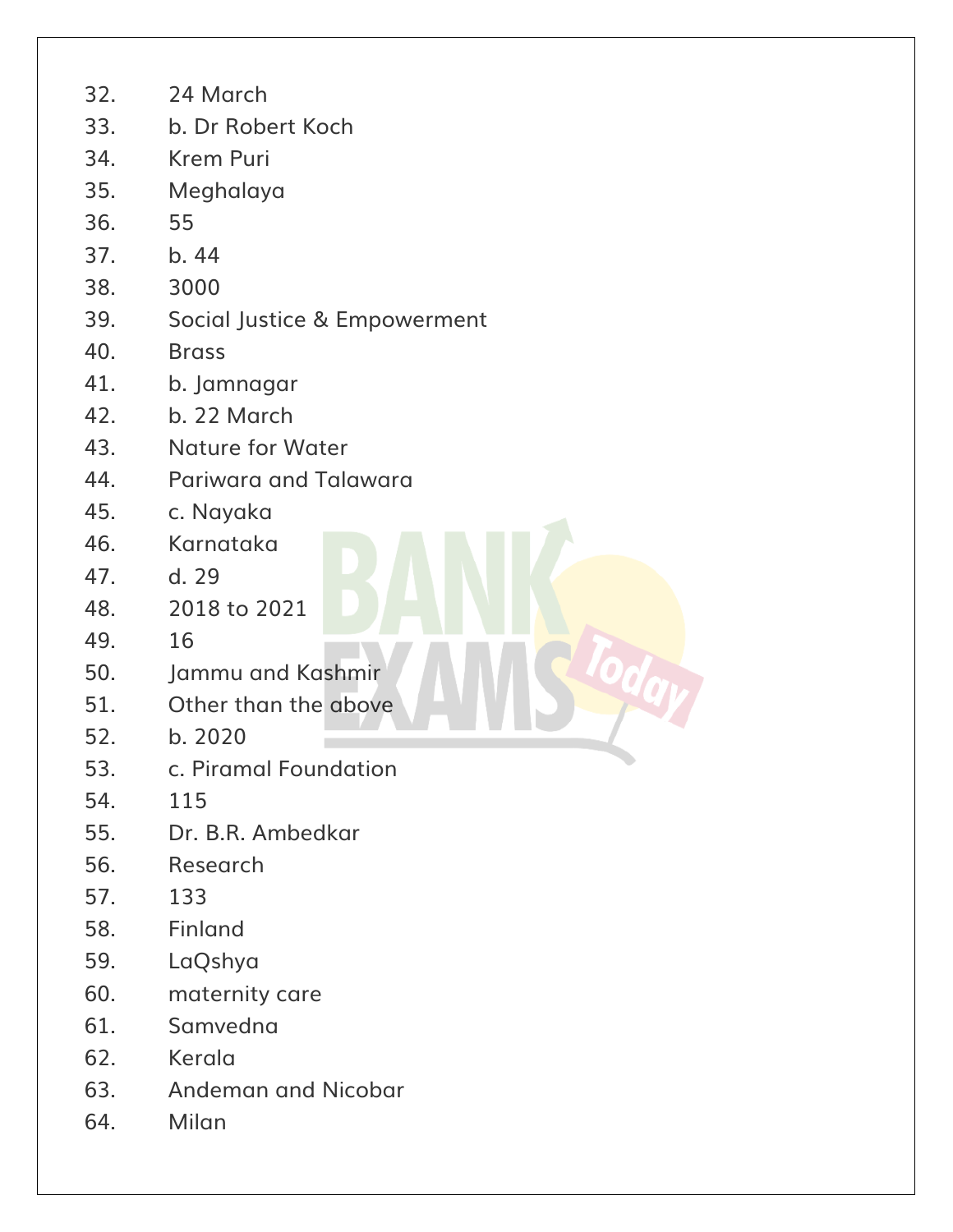- 65. Ganga River Basin
- 66. India
- 67. 2025
- 68. 2030
- 69. National Strategic Plan
- 70. BG III Cotton
- 71. b. Karnataka
- 72. Bidya Devi Bhandari
- 73. Mauritius
- 74. Ram Nath Kovind
- 75. Odisha and Chhattisgarh
- 76. Justice AM Khanwilkar
- 77. PM's Overarching Scheme for Holistic Nourishment
- 78. Rakesh Srivastava
- 79. Best Exhibitor Award
- 80. Gujarat
- 81. London
- 82. Sukhad Yatra
- 83. 1033
- 84. Aruna Sundararajan
- 85. 10 years to 16 years
- 86. 25% to 35%
- 87. Balkrishna Doshi
- 88. architecture
- 89. Pritzker Prize
- 90. Ministry of Drinking Water and Sanitation
- 91. Uttar Pradesh
- 92. Bengaluru
- 93. Bengaluru
- 94. Chennai
- 95. Ministry of Environment, Forest and Climate Change
- 96. Subhash Chandra Garg
- 97. USA, Russia, China, India, France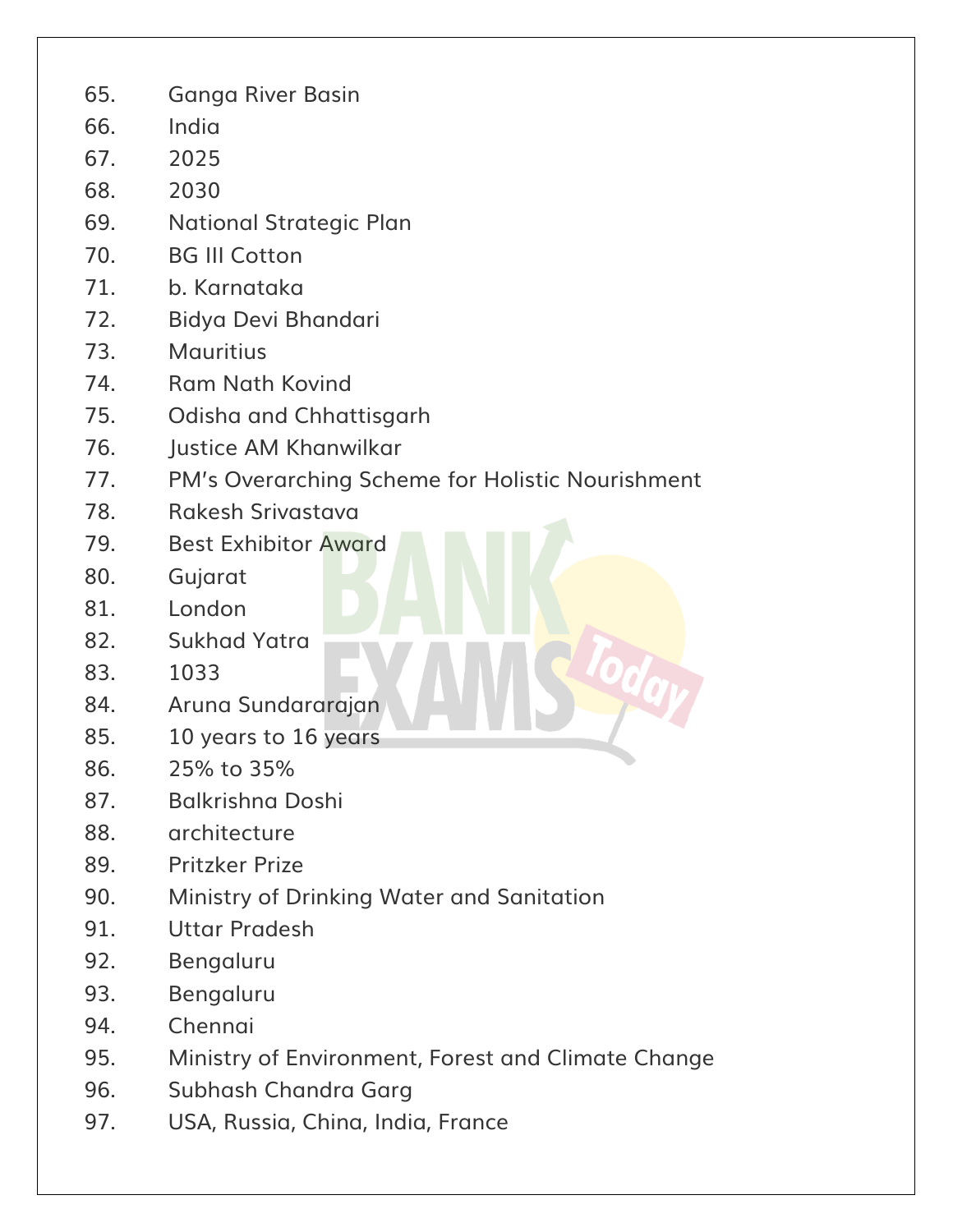- 98. Navjot Kaur
- 99. Wrestling
- 100. Nepal
- 101. Bangladesh
- 102. Rooppur Atomic Plant
- 103. Academy Awards
- 104. George Stanley
- 105. Frances McDormand
- 106. Dunkirk
- 107. Nirbhaya Fund
- 108. Ministry of Finance
- 109. 8
- 110. Hyderabad
- 111. Prevention of Money-laundering Act, 2002
- 112. 12
- 113. Mining
- 114. Department of Industrial Policy and Promotion
- 115. Ministry of Commerce and Industry
- 116. National Investigation Agency
- 117. Chandigarh
- 118. 4
- 119. b. Ease of Doing Business
- 120. b. Insurance Institute of India (III)
- 121. b. 2017-18 to 2019-20
- 122. non-farm sectors
- 123. Schweiz
- 124. National Financial Reporting Authority
- 125. Paschim Leher
- 126. Arabian Sea
- 127. b. 10
- 128. Satara
- 129. HeliNa
- 130. HeliNa